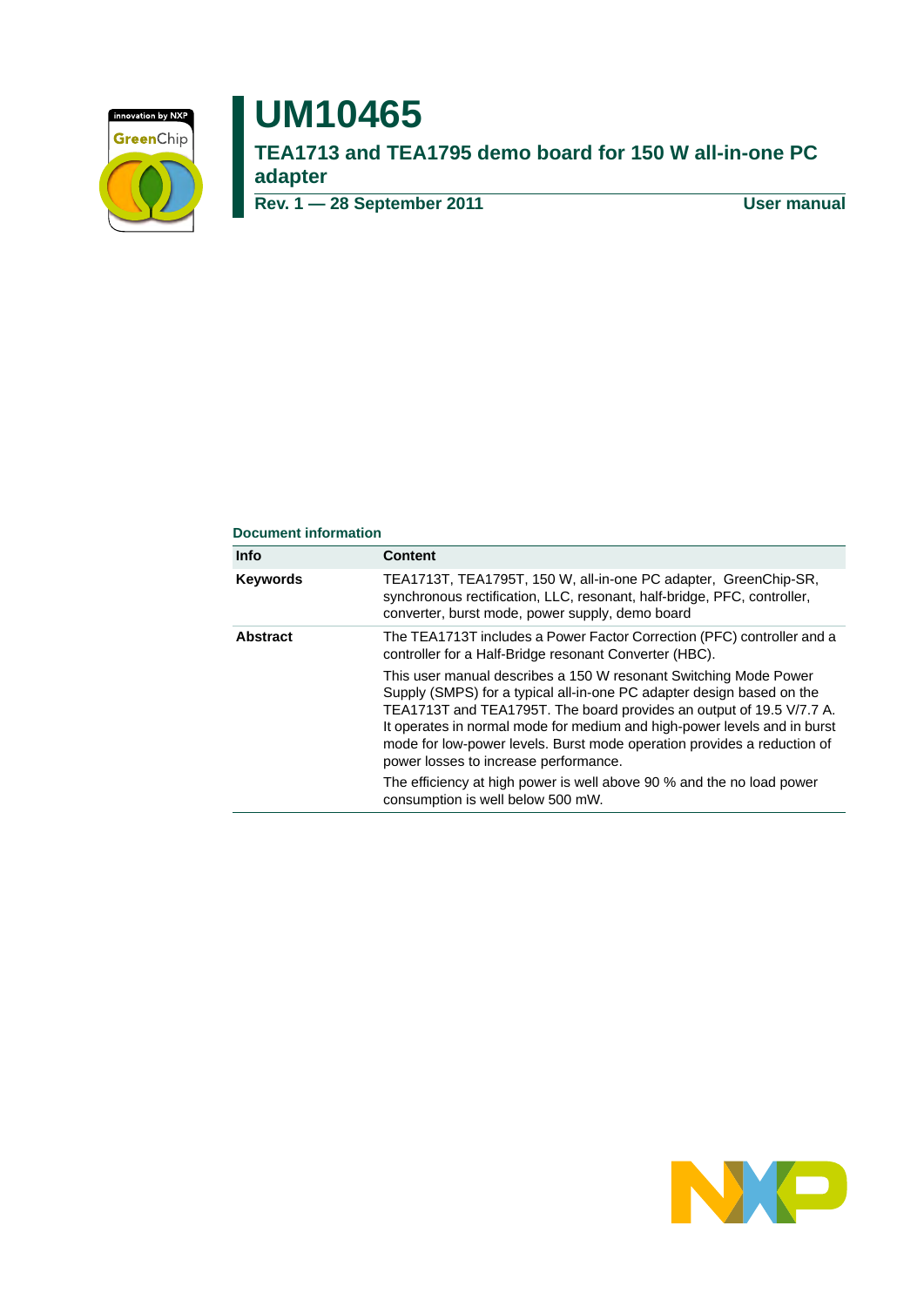**Revision history**

| <b>Rev</b> | <b>Date</b> | <b>Description</b> |
|------------|-------------|--------------------|
| v.1        | 20110928    | first release      |

#### **Contact information**

For more information, please visit: **http://www.nxp.com**

For sales office addresses, please send an email to: **salesaddresses@nxp.com**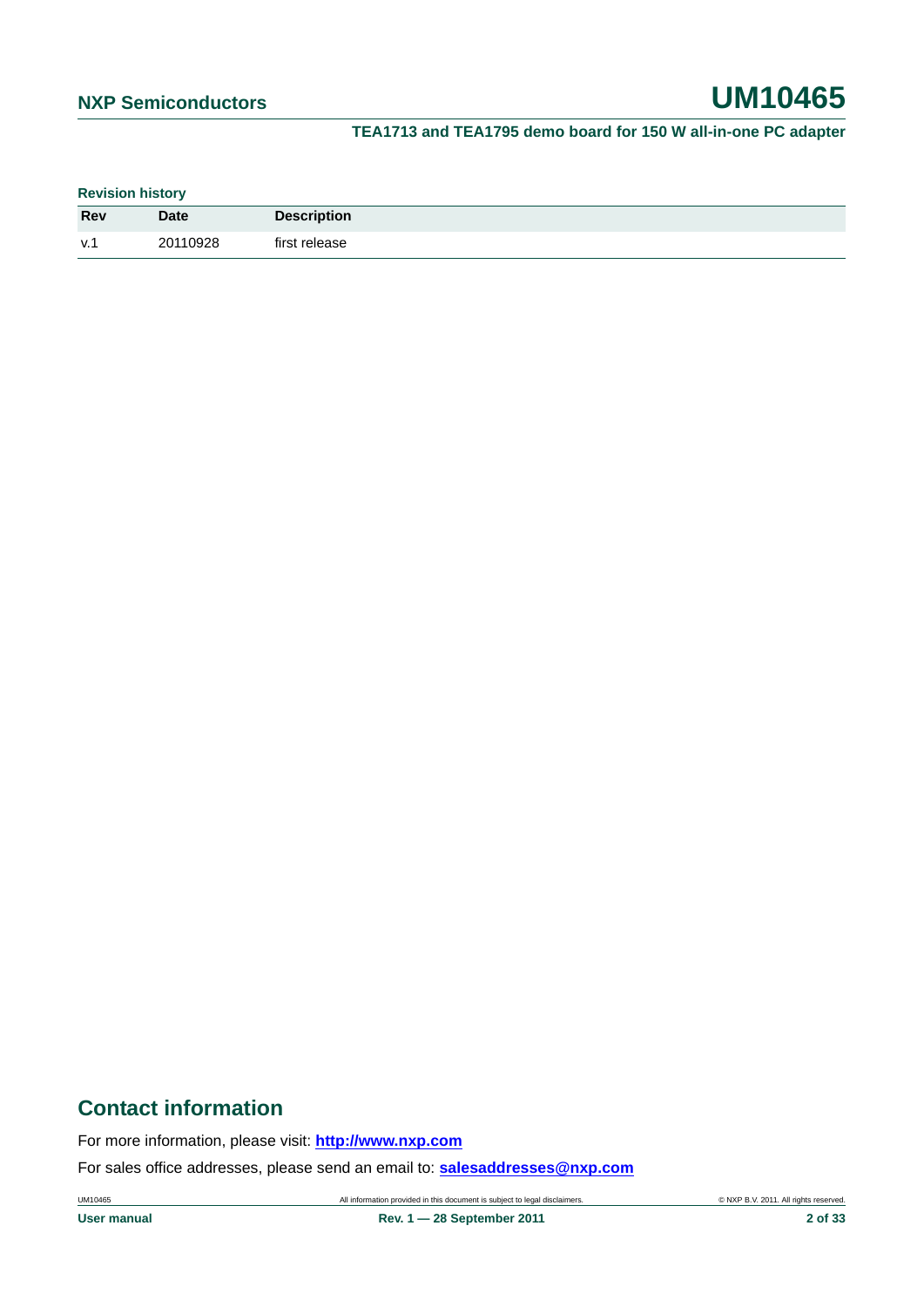#### <span id="page-2-0"></span>**1. Introduction**

#### **WARNING**

**Lethal voltage and fire ignition hazard**



The non-insulated high voltages that are present when operating this product, constitute a risk of electric shock, personal injury, death and/or ignition of fire.

This product is intended for evaluation purposes only. It shall be operated in a designated test area by personnel qualified according to local requirements and labor laws to work with non-insulated mains voltages and high-voltage circuits. This product shall never be operated unattended.

#### <span id="page-2-1"></span>**1.1 Scope of this document**

This document describes the 150 W all-in-one PC adapter demo board using the TEA1713T and TEA1795T. A functional description is provided, supported by a set of measurements to show the all-in-one PC adapter characteristics.

#### <span id="page-2-2"></span>**1.2 TEA1713T**

The TEA1713T integrates a controller for PFC and a controller for an HBC. It provides the drive function for the discrete MOSFET of the up-converter and for the two discrete power MOSFETs in a resonant half-bridge configuration.

The resonant controller part is a high-voltage controller for a Zero Voltage Switching (ZVS) LLC resonant converter. It includes a high-voltage level shift circuit and several protection features such as OverCurrent Protection (OCP), Open-Loop Protection (OLP), Capacitive Mode Protection (CMP) and a general purpose latched protection input.

In addition to the resonant controller, the TEA1713T contains a PFC controller. The efficient operation of the PFC is obtained by functions such as quasi-resonant operation at high-power levels and quasi-resonant operation with valley skipping at lower power levels. OCP, OverVoltage Protection (OVP) and demagnetization sensing, ensures safe operation in all conditions.

The proprietary high-voltage BCD power logic process makes direct start-up from the rectified universal mains voltage in an efficient way possible. A second low voltage Silicon-On-Insulator (SOI) IC is used for accurate, hi-speed protection functions and control.

The combination of PFC and a resonant controller in one IC makes the TEA1713T suitable for all-in-one PC adapters.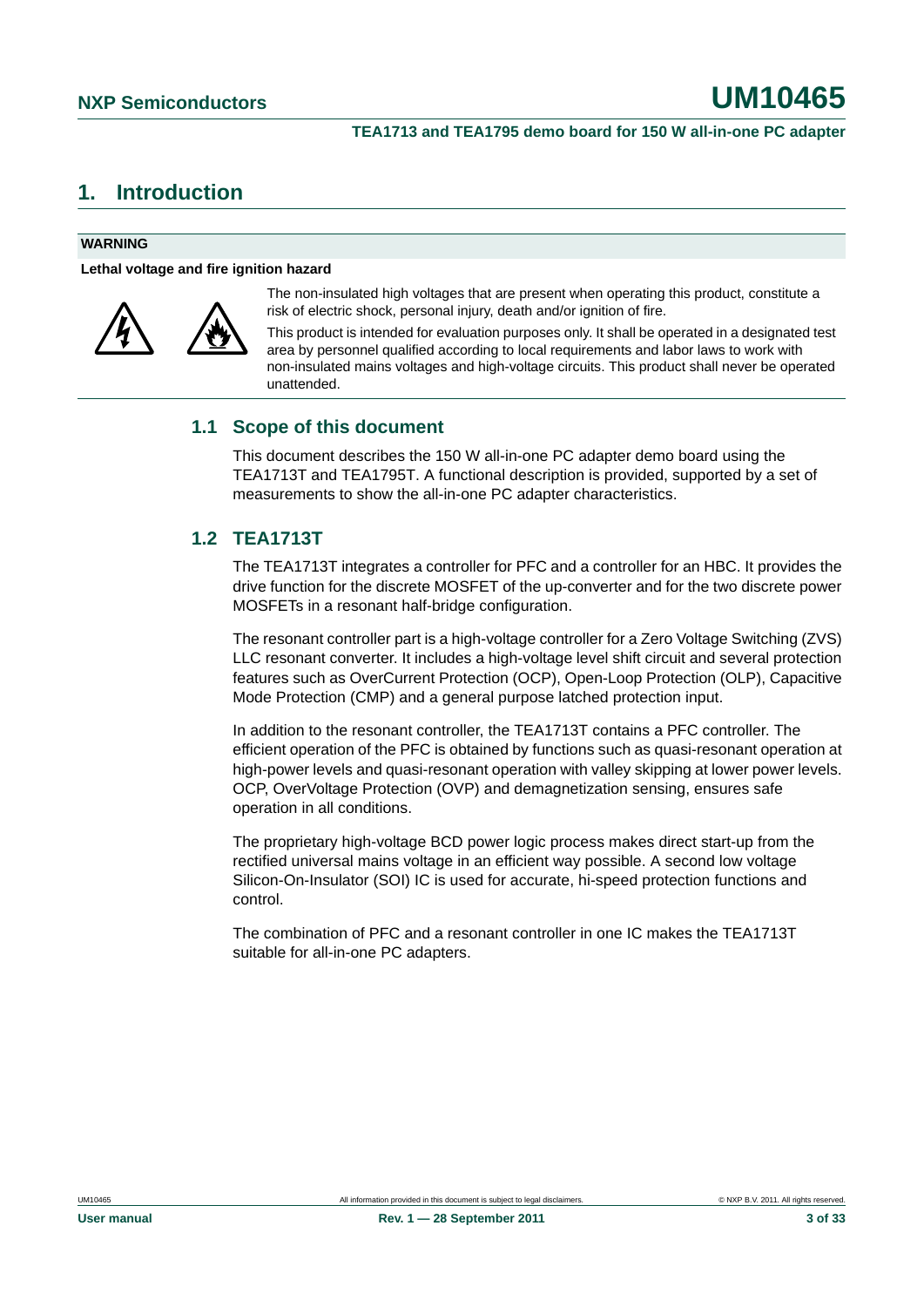**TEA1713 and TEA1795 demo board for 150 W all-in-one PC adapter**



#### <span id="page-3-0"></span>**1.3 TEA1795T**

The TEA1795T GreenChip-SR is a synchronous rectification control IC that needs no external components to tune the timing. Used in all-in-one PC adapter designs, the GreenChip-SR offers a wide  $V_{CC}$  operating range between 8.5 V and 38 V, minimizing the number of external components required and enabling simpler designs. In addition, the high driver output voltage (10 V) makes the GreenChip-SR compatible with all MOSFET brands.



#### <span id="page-3-1"></span>**1.4 Setup of the 150 W all-in-one PC adapter**

The board can operate at a mains input voltage of between 90 V and 264 V (universal mains).

The demo board contains two subcircuits:

- **•** A PFC of BCM-type
- **•** An HBC of resonant LLC-type

Both converters are controlled by the TEA1713T.

At low-power levels, the converters operate in burst mode to reduce power losses.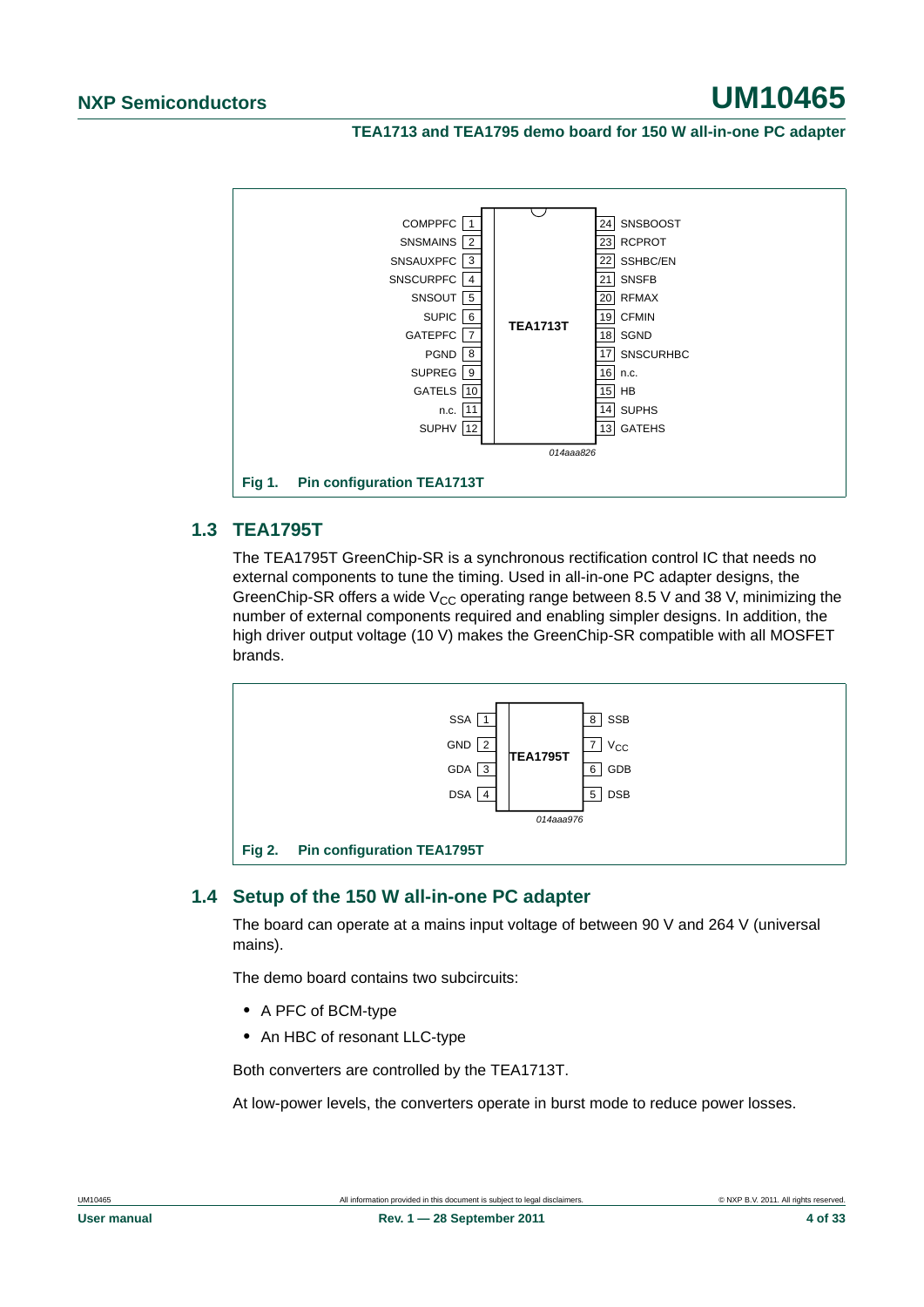The purpose of the demo board is to demonstrate the operation of the TEA1713T and TEA1795T in a single output supply including burst mode operation. The performance is according today's general standards and can be used as a starting point for further development.



**Fig 3. TEA1713T demo board 150 W all-in-one PC adapter**

#### <span id="page-4-0"></span>**1.5 Input and output properties**

#### **Table 1. Input data**

| <b>Symbol</b>     | <b>Description</b>     | <b>Conditions</b>        | <b>Specification</b> | Unit    |
|-------------------|------------------------|--------------------------|----------------------|---------|
| $V_i$             | input voltage          | AC.                      | 90 to 264            | V (RMS) |
| $f_i$             | input frequency        | $\overline{\phantom{0}}$ | 47 to 60             | Hz      |
| $P_{i(no\ load)}$ | no load input<br>power | 230 V, 50 Hz             | < 500                | mW      |

#### **Table 2. Output data**

| <b>Symbol</b>        | <b>Description</b>             | <b>Conditions</b>   | <b>Specification</b> | Unit |
|----------------------|--------------------------------|---------------------|----------------------|------|
| $V_{o}$              | output voltage                 | ٠                   | 19.5                 |      |
| $V_{o(ripple)(p-p)}$ | peak-to-peak<br>ripple voltage | 20 MHz<br>bandwidth | < 150                | mV   |
| $I_{\Omega}$         | output current                 | continuous          | 0 to 7.7             |      |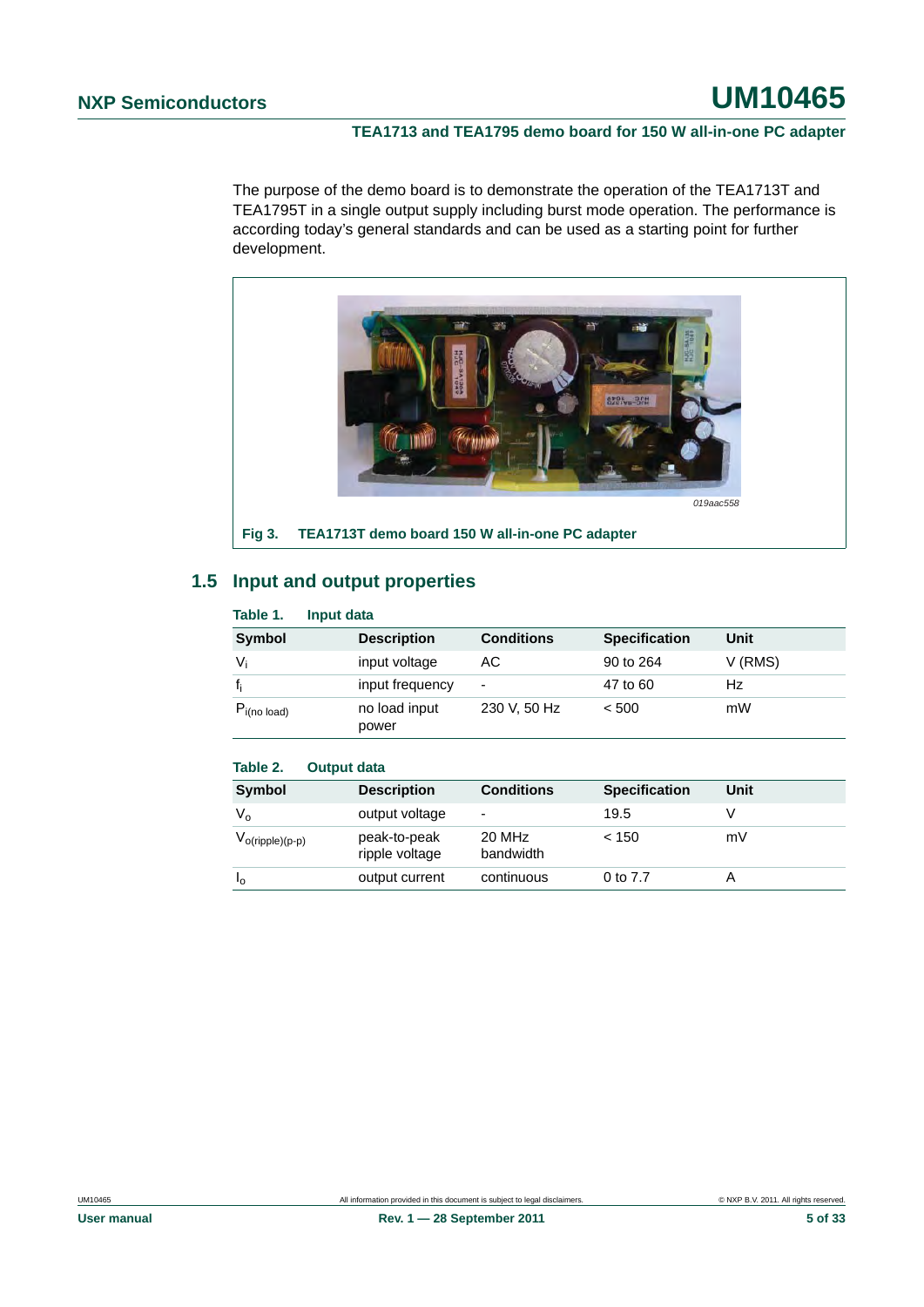#### <span id="page-5-1"></span><span id="page-5-0"></span>**2. Measurements**

#### **2.1 Test facilities**

- **•** Oscilloscope: Yokogawa DL1640L
- **•** AC power source: Agilent 6812B
- **•** Electronic load: Agilent 6063B
- **•** Digital power meter: Yokogawa WT210

#### <span id="page-5-2"></span>**2.2 Start-up behavior**

The rise time of the output voltage (measured from 10 % to 90 % point of the nominal output) is between 8 ms to 15 ms, depending on the output current load.

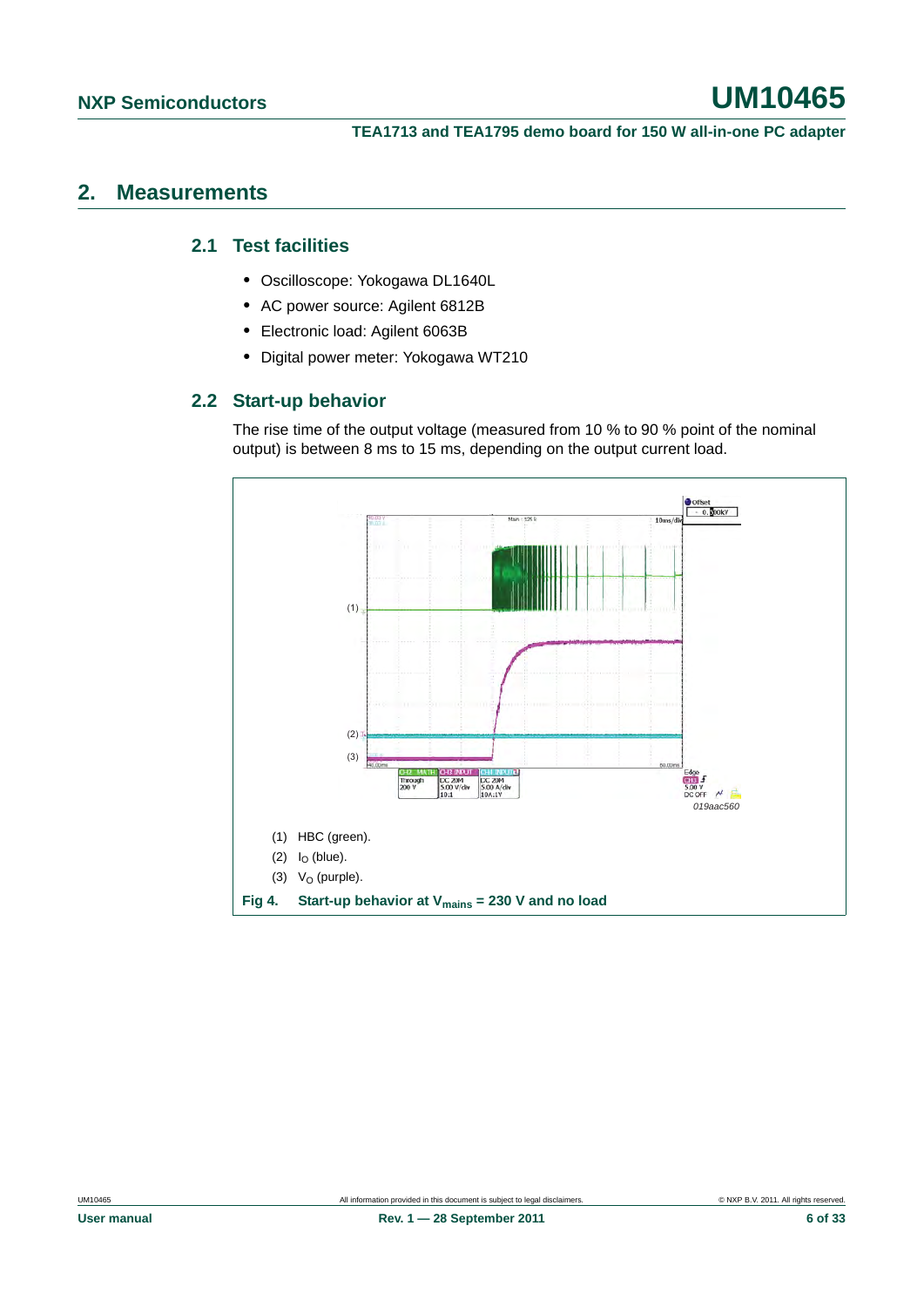**TEA1713 and TEA1795 demo board for 150 W all-in-one PC adapter**



#### <span id="page-6-0"></span>**2.3 Protection levels on SNSCURHBC and SNSOUT during start-up**

During start-up the voltage at pin RCPROT (protection timer) always rises. SNSCURHBC detects the initial high primary current and SNSOUT starts at a low voltage. After the first switching cycles the levels become normal for operation and the charging of RCPROT ends. The voltage level on RCPROT now decreases to zero again by the external discharge resistor that is part of the RCPROT system. During normal start-up the initial charging of RCPROT must not trigger a protection (4 V level).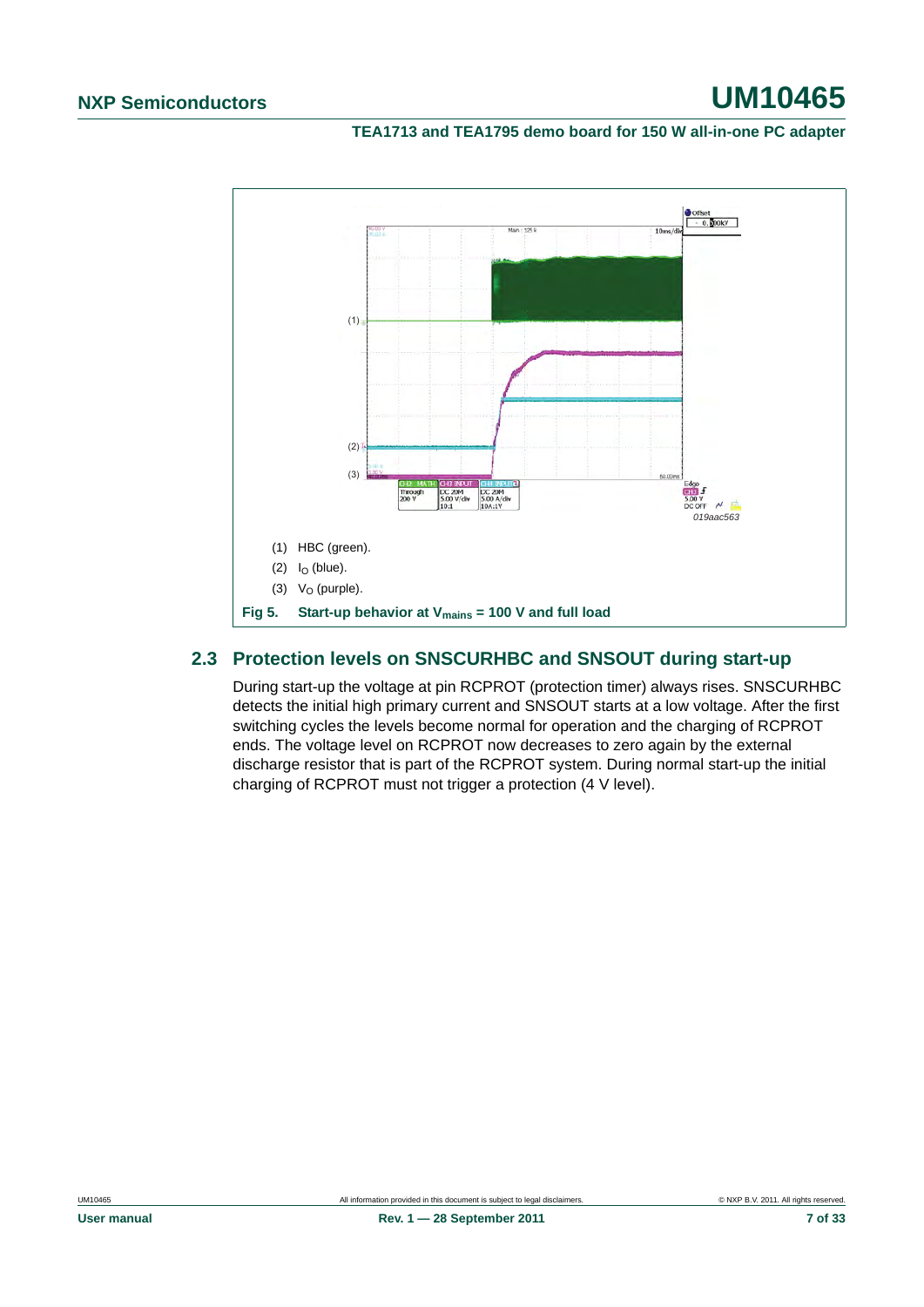**TEA1713 and TEA1795 demo board for 150 W all-in-one PC adapter**



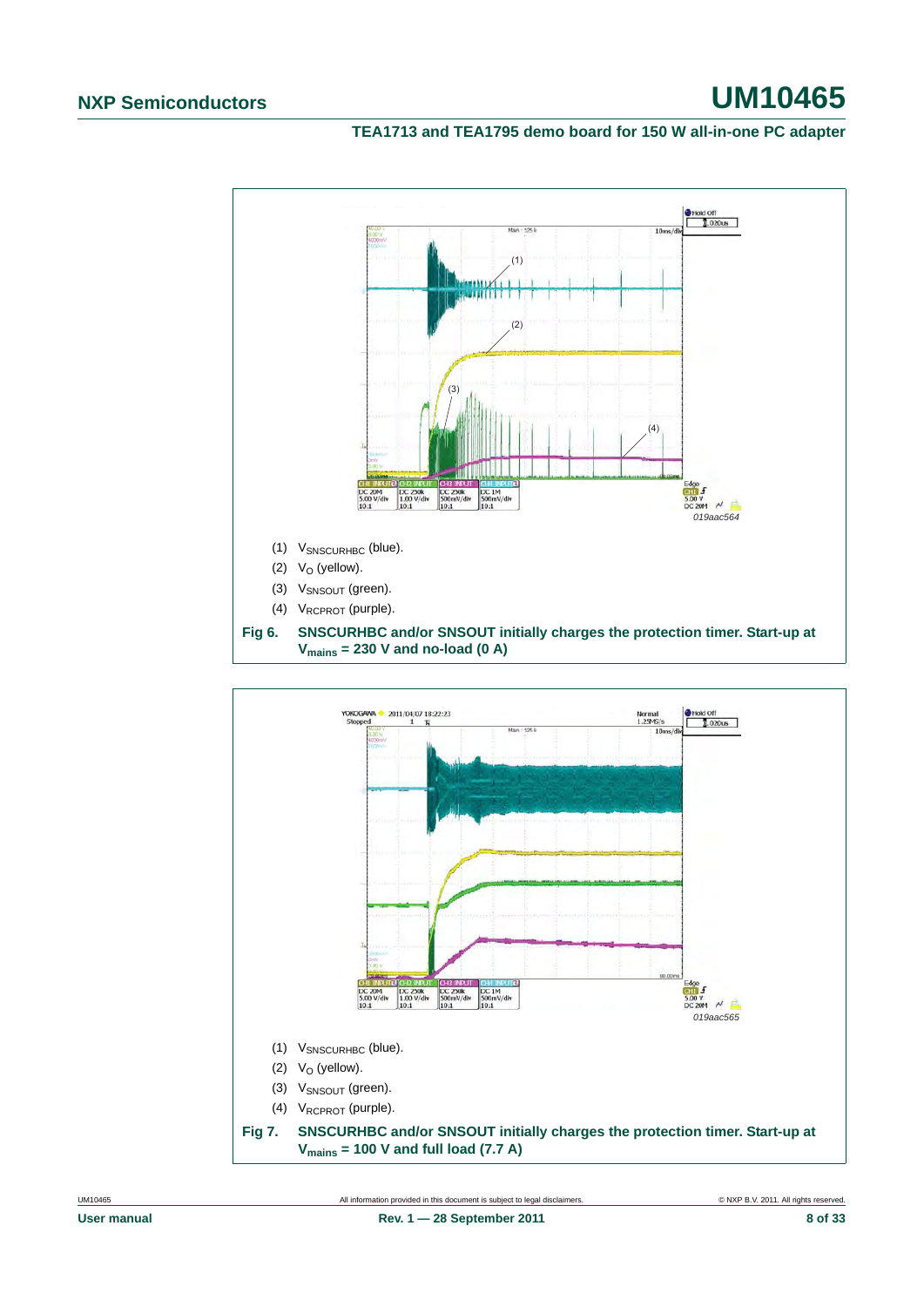#### **2.4 Efficiency**

#### <span id="page-8-1"></span><span id="page-8-0"></span>**2.4.1 Efficiency characteristics**

Efficiency measurements were made measuring the output voltage on the board (not taking into account the losses in an output connection cable).

| <b>Efficiency results</b><br>Table 3. |
|---------------------------------------|
|---------------------------------------|

| <b>Conditions</b> | Energy star 2.0<br>efficiency<br>requirement (%) | <b>Efficiency (%)</b> |      |                                           |      |             |
|-------------------|--------------------------------------------------|-----------------------|------|-------------------------------------------|------|-------------|
|                   |                                                  | Average               |      | $ 25 \%$ load $ 50 \%$ load $ 75 \%$ load |      | $100%$ load |
| 100 V, 60 Hz      | > 87                                             | 91.2                  | 89.1 | 91.4                                      | 92.1 | 92.3        |
| 230 V, 50 Hz      | > 87                                             | 92.2                  | 89.3 | 92.6                                      | 93.2 | 93.6        |



#### <span id="page-8-2"></span>**2.4.2 Power Factor Correction (PFC)**

#### **Table 4. Power Factor correction (PFC)**

| <b>Condition</b> | <b>Energy Star 2.0</b><br>requirement | Output power (W) | <b>Power factor</b> |
|------------------|---------------------------------------|------------------|---------------------|
| 90 V, 60 Hz      | $\overline{\phantom{0}}$              | 150              | 0.99                |
| 100 V, 60 Hz     | $\overline{\phantom{0}}$              | 150              | 0.99                |
| 115 V, 60 Hz     | $\geq 0.9$                            | 150              | 0.99                |
| 230 V, 50 Hz     | $\overline{\phantom{0}}$              | 150              | 0.95                |
| 264 V, 50 Hz     | $\overline{\phantom{0}}$              | 150              | 0.92                |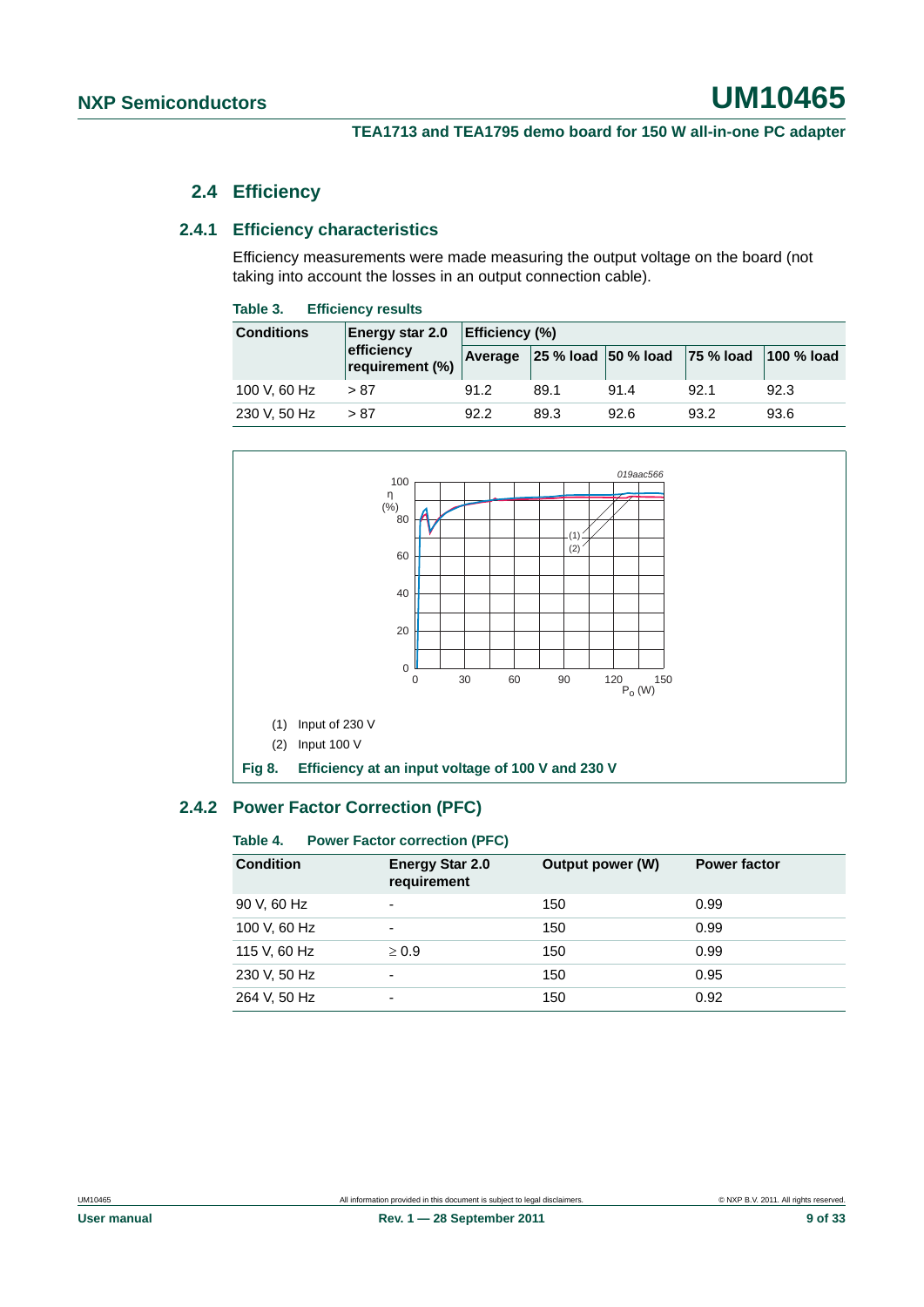#### <span id="page-9-0"></span>**2.4.3 No-load power consumption**

#### **Table 5. Output voltage and power consumption at no-load**

| <b>Condition</b> | <b>Energy Star 2.0</b><br>requirement (mW) | Output voltage (V) | No load power<br>consumption (mW) |
|------------------|--------------------------------------------|--------------------|-----------------------------------|
| 90 V, 60 Hz      | $\leq 500$ mW                              | 19.5               | 220                               |
| 100 V, 60 Hz     | $\leq 500$ mW                              | 19.5               | 230                               |
| 115 V, 60 Hz     | $\leq 500$ mW                              | 19.5               | 240                               |
| 230 V, 50 Hz     | $\leq 500$ mW                              | 19.5               | 250                               |
| 264 V, 50 Hz     | $\leq 500$ mW                              | 19.5               | 260                               |

#### <span id="page-9-1"></span>**2.5 Behavior in burst mode operation**

In order to reach the no load power consumption requirements (se[eSection](#page-9-0) 2.4.3), burst mode operation is implemented to improve the performance at low output load. For the demo board burst mode is active below approximately 5 W output power.

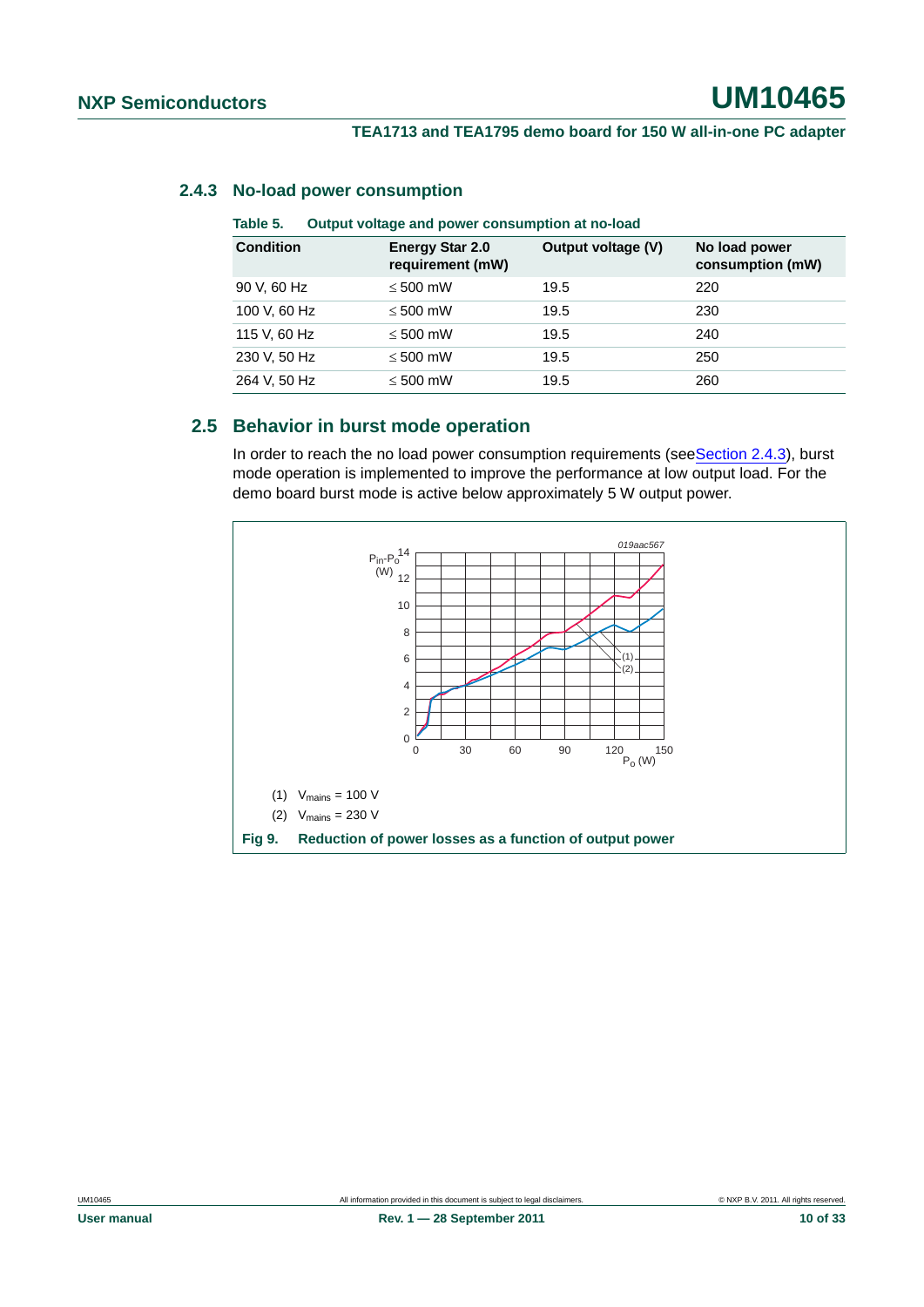#### **TEA1713 and TEA1795 demo board for 150 W all-in-one PC adapter**





The interruptive character of burst mode can lead to the generation of unwanted audible noise. As the supply in burst mode only operates at low-power levels, audible noise levels are low.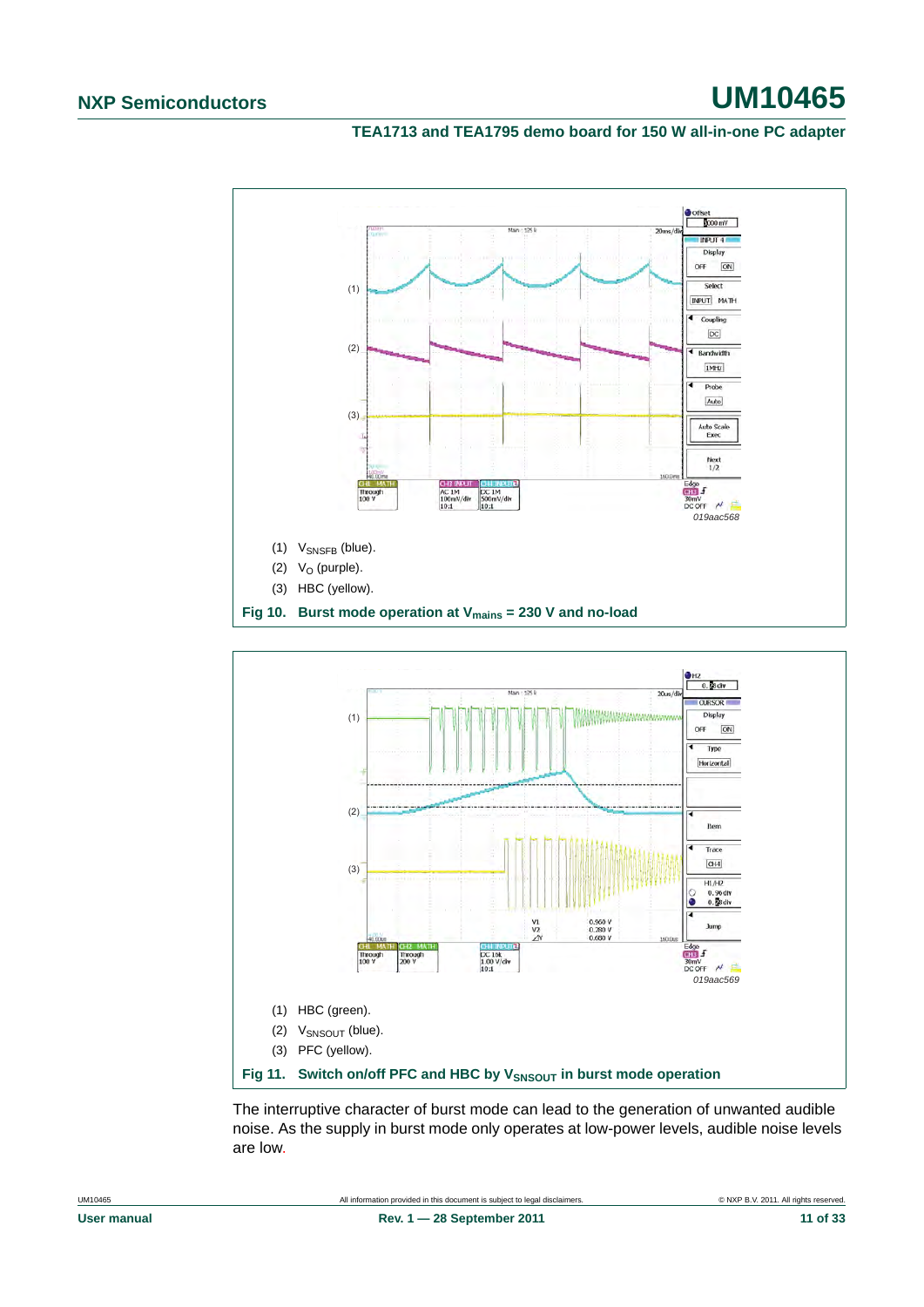#### <span id="page-11-0"></span>**2.6 Transient response**

Normal load transients lead to a ripple on the output voltage of < 800 mV.



#### <span id="page-11-1"></span>**2.7 Output ripple voltage and noise**

**Table 6. Ripple and noise test results**

Ripple and noise are measured at full output load, buffered with a 10  $\mu$ F capacitor in parallel with a high-frequency  $0.1 \mu F$  capacitor.

The varying input voltage of the resonant converter causes a frequency component in the output ripple voltage that is related to the mains voltage frequency: 50 Hz or 60 Hz. The switching frequency of the resonant converter causes the other component in the output ripple voltage.

| Table 6.<br><b>Ripple and noise test results</b> |                              |       |                                 |             |  |  |
|--------------------------------------------------|------------------------------|-------|---------------------------------|-------------|--|--|
| <b>Mains voltage</b>                             | Mains frequency Output power |       | Ripple frequency Voltage ripple |             |  |  |
| 90 V to 264 V                                    | 50 Hz or 60 Hz               | 150 W | 50 Hz or 60 Hz                  | 52 mV (p-p) |  |  |
| 90 V to 264 V                                    | 50 Hz or 60 Hz               | 150 W | 215 kHz                         | 68 mV (p-p) |  |  |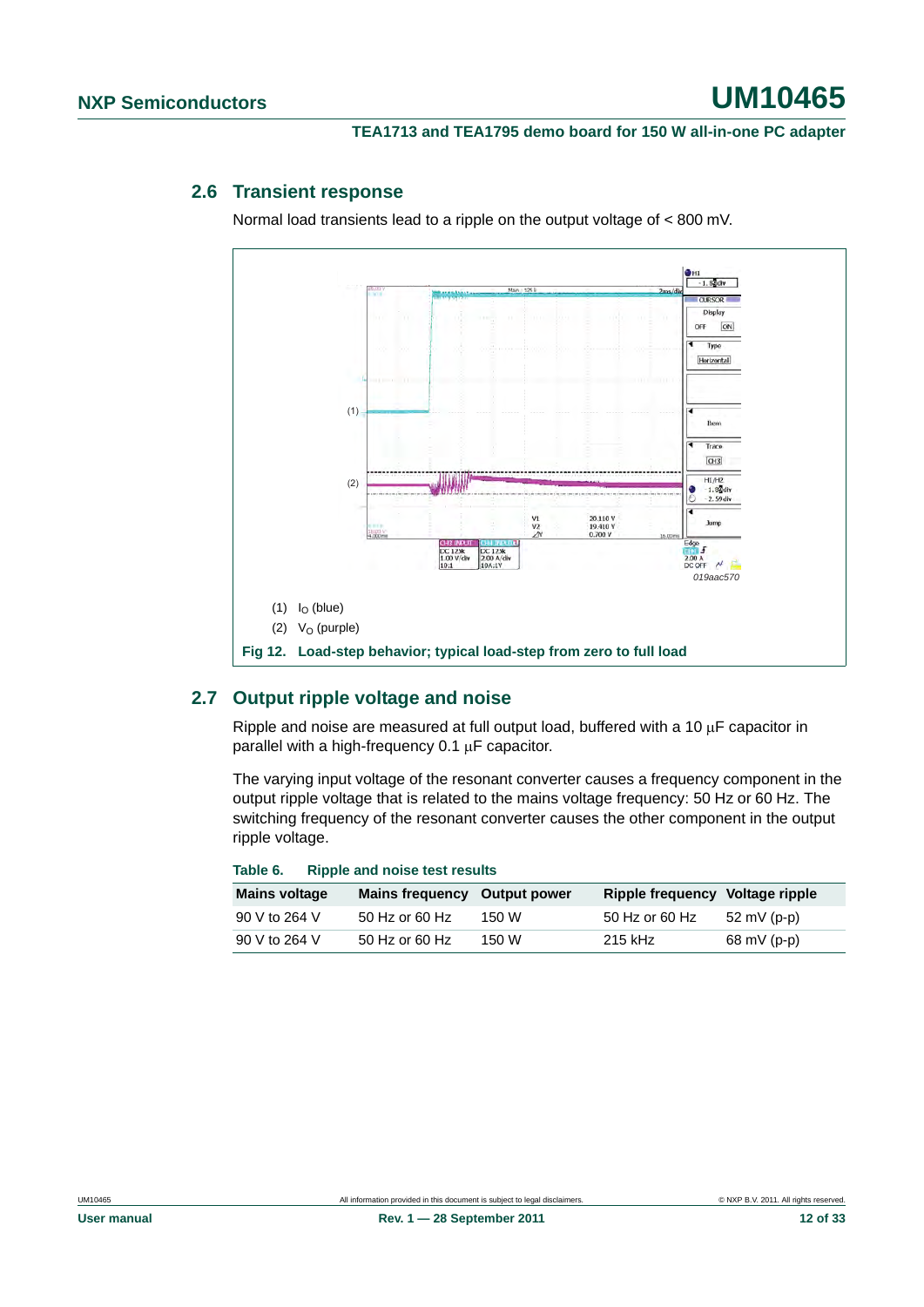#### **TEA1713 and TEA1795 demo board for 150 W all-in-one PC adapter**



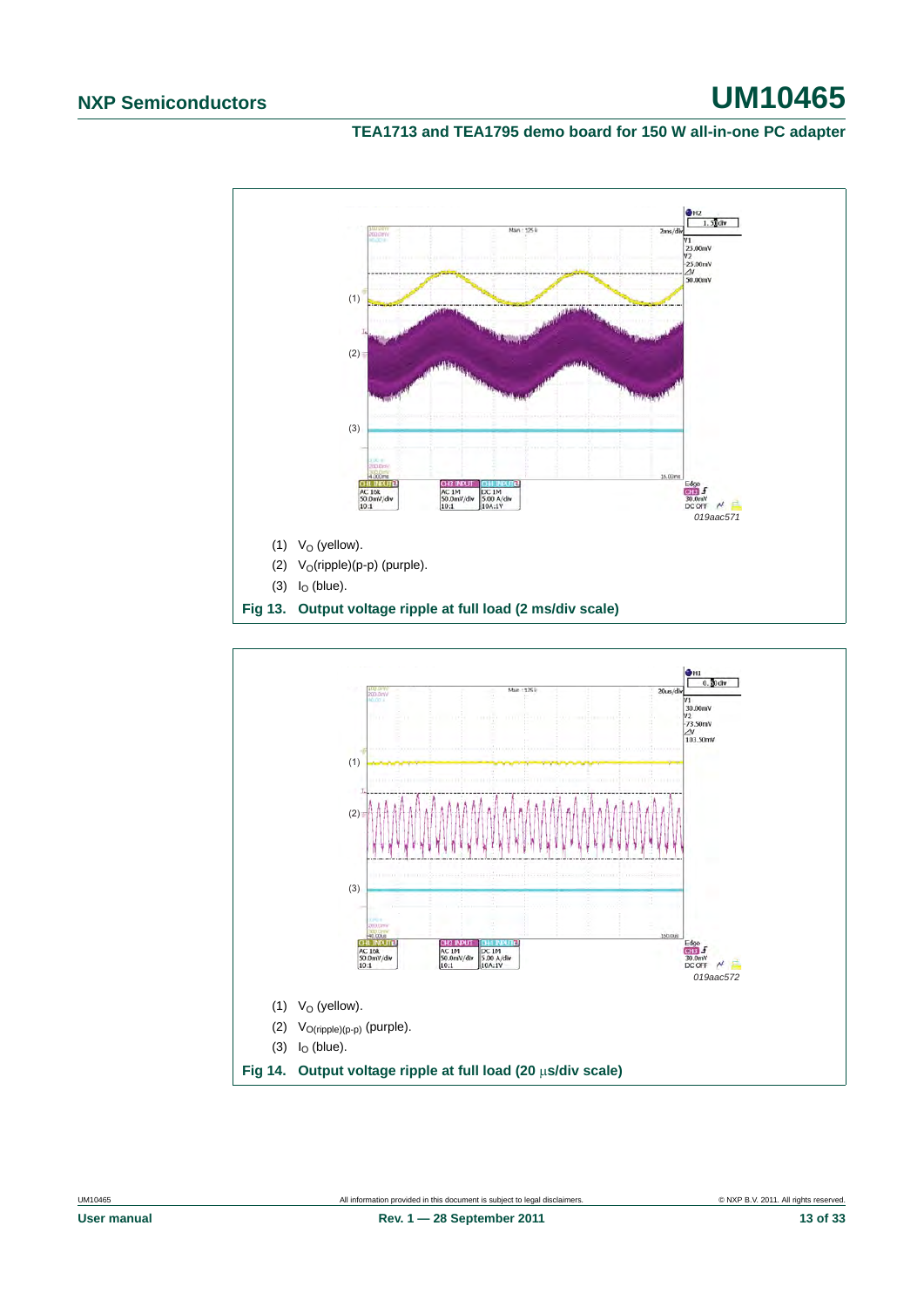#### <span id="page-13-0"></span>**2.8 OverPower Protection (OPP)**

Tested with a higher current (dynamic overload) on the output voltage, the OPP is activated when the current exceeds 10 A (195 W). This corresponds to a load condition that is 30 % higher than the rated power for continuous use. The OPP is detected by the SNSCURHBC function of the TEA1713T that monitors the primary resonant current. When the voltage on the SNSCURHBC pin exceeds  $0.5$  V (or  $-0.5$  V) the protection timer is started.



#### <span id="page-13-1"></span>**2.9 Hold-up time**

The output is set to full load and the mains supply voltage of 100 V is disconnected. The time that passes before the output voltage falls below 90 % of its initial value is then measured. The hold-up time is 39 ms.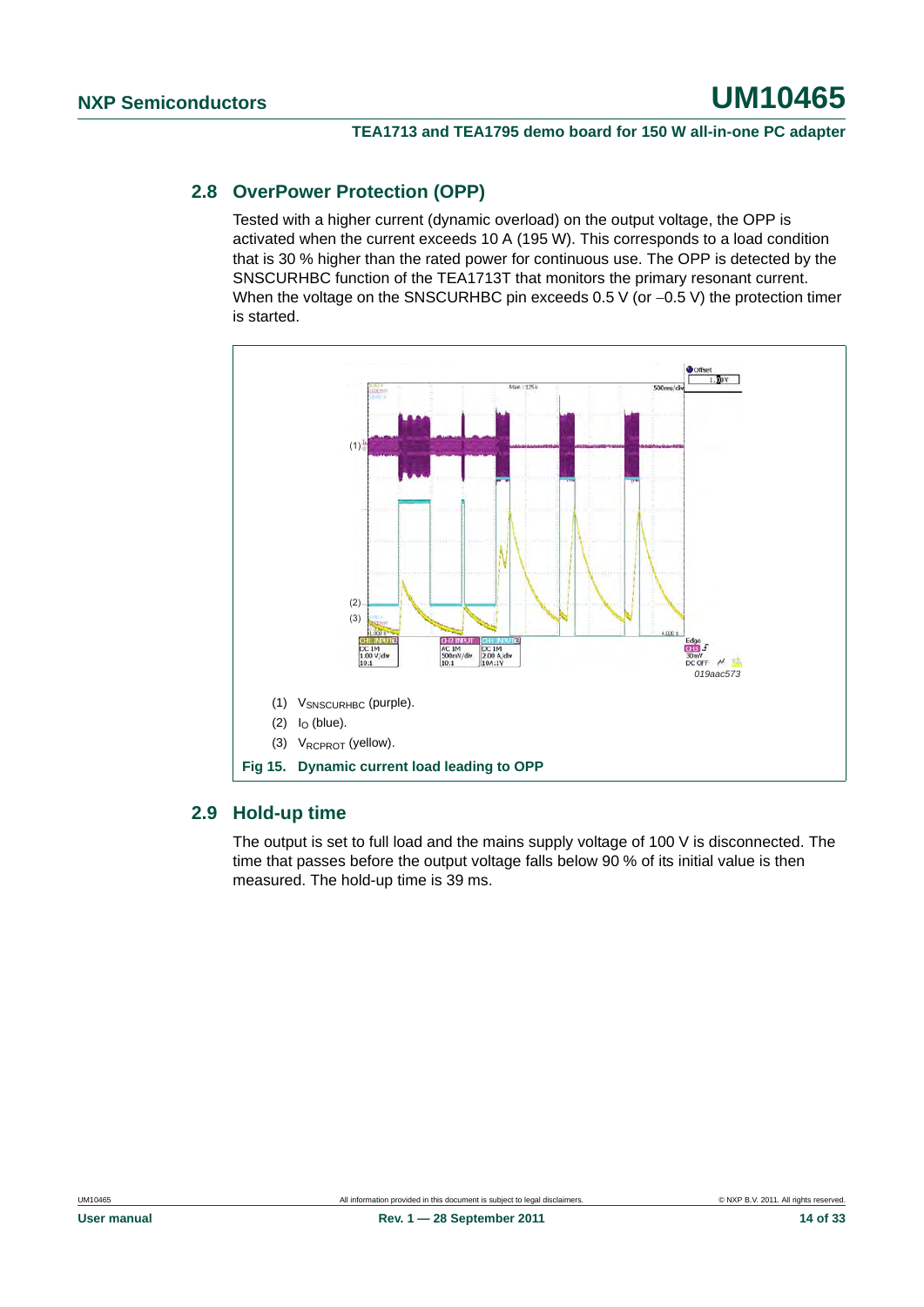**TEA1713 and TEA1795 demo board for 150 W all-in-one PC adapter**



#### <span id="page-14-0"></span>**2.10 Short-circuit protection**

A short circuit on the output of the resonant converter causes the primary current to increase. This is detected by the SNSCURHBC function leading to running on maximum frequency until the protection timer RCPROT reaches its protection level (4 V). The RCPROT function performs its restart timer function and restarts again when the voltage has dropped to 0.5 V. When the short-circuit is removed, the converter starts up and operates as normal.

This is the main protection mechanism. Under certain conditions, other protections can be activated during the output short circuit test.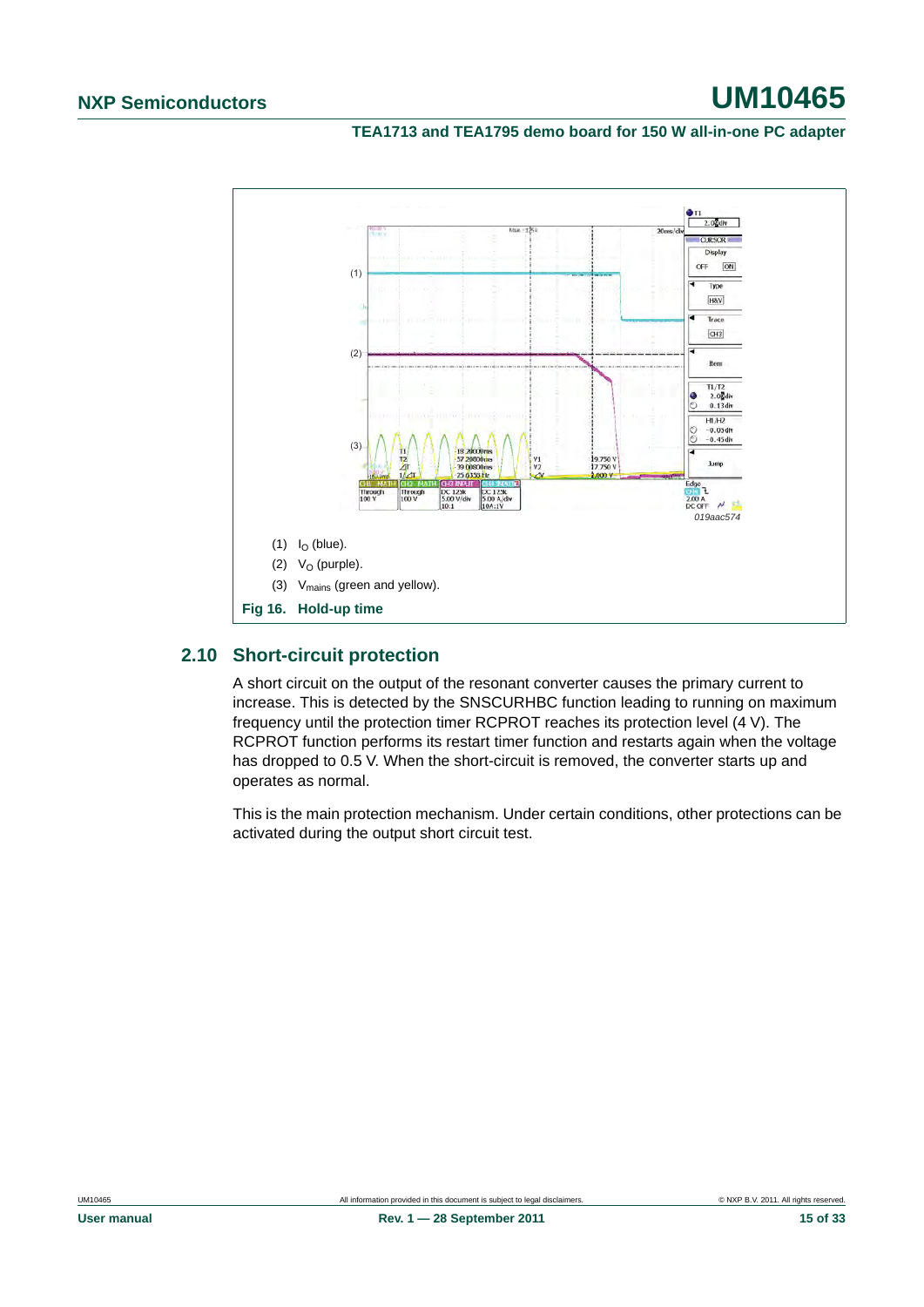**TEA1713 and TEA1795 demo board for 150 W all-in-one PC adapter**



#### <span id="page-15-0"></span>**2.11 Resonant current measurements**



UM10465 All information provided in this document is subject to legal disclaimers. © NXP B.V. 2011. All rights reserved.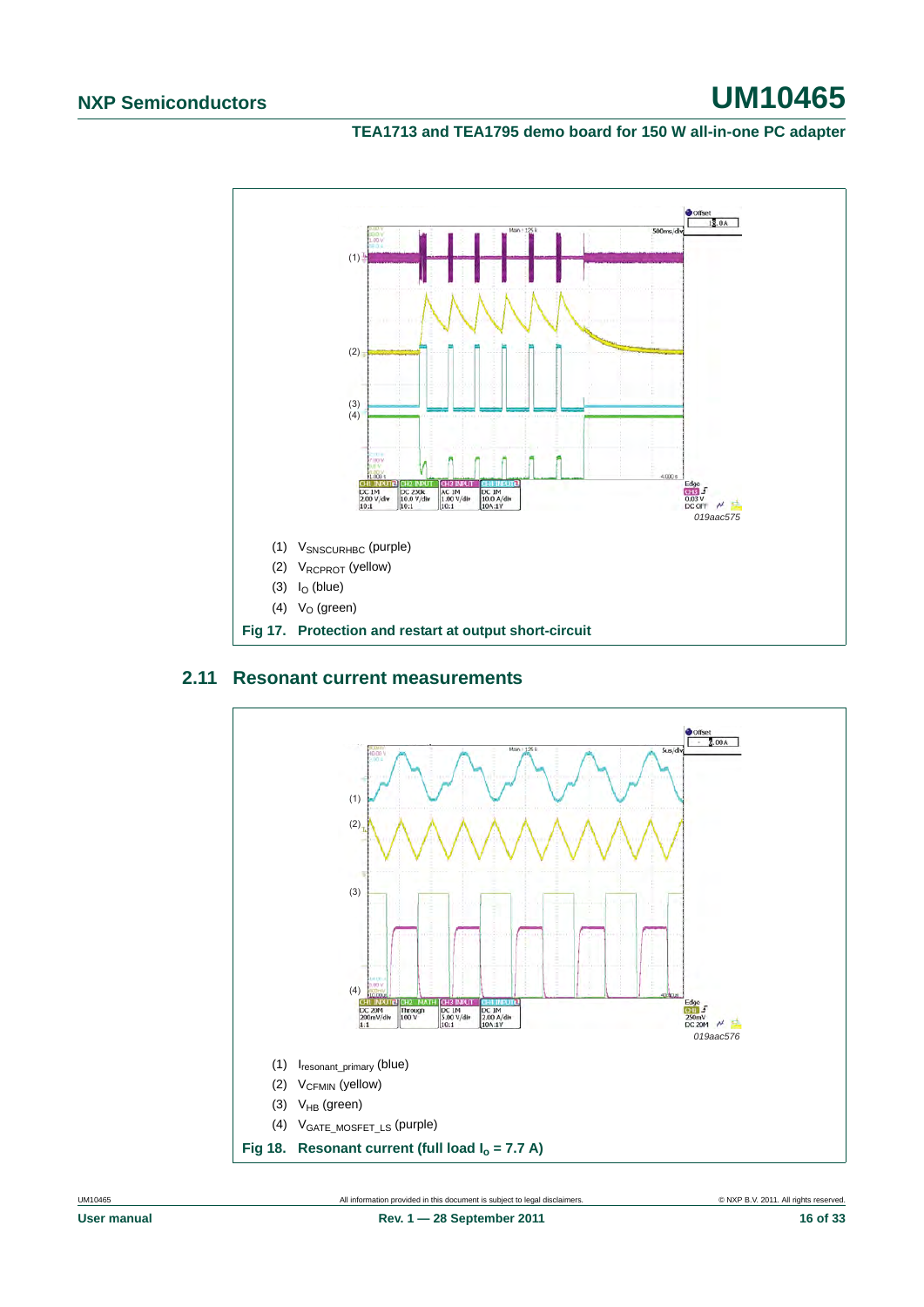**TEA1713 and TEA1795 demo board for 150 W all-in-one PC adapter**



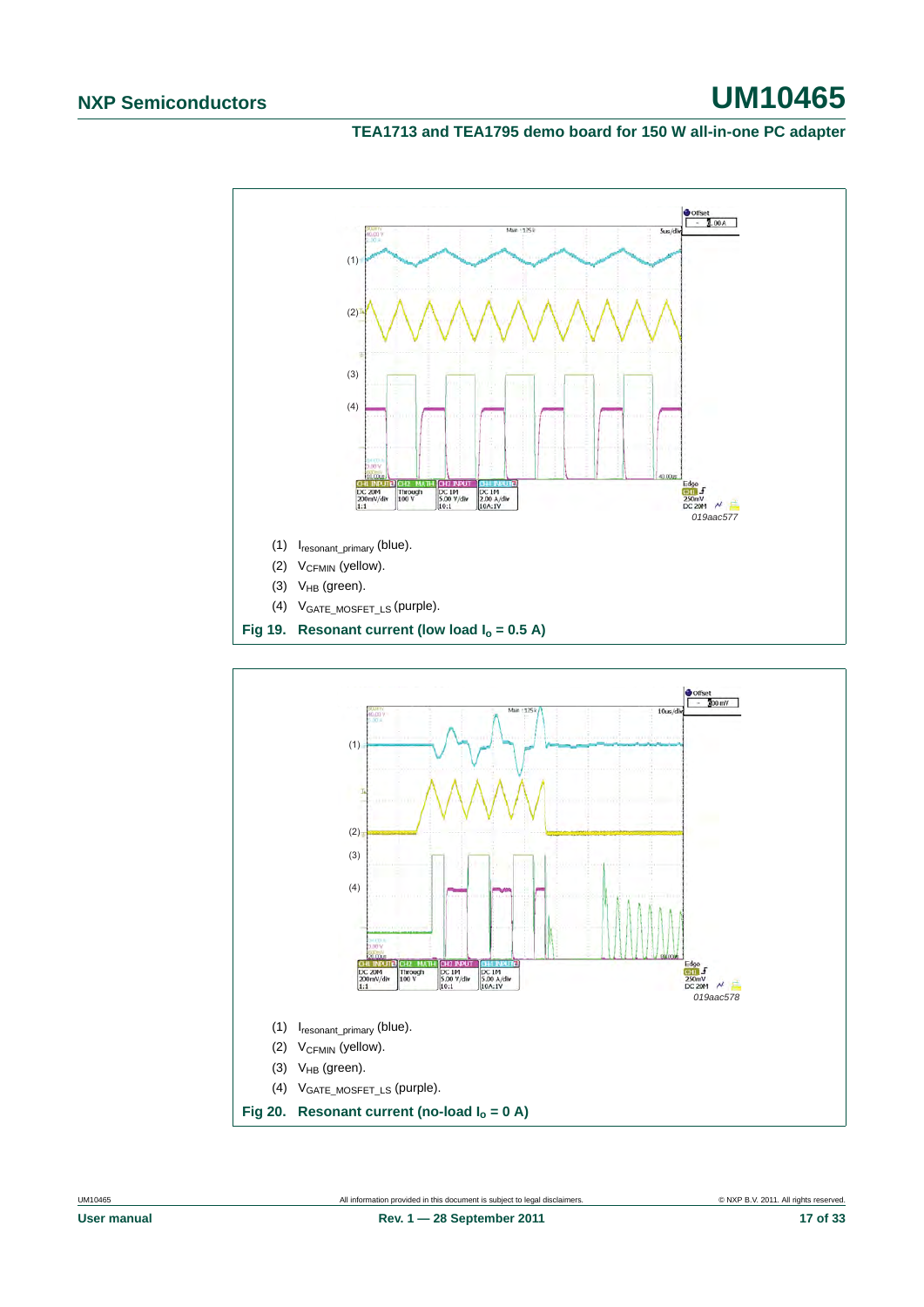#### <span id="page-17-0"></span>**2.12 Synchronous Rectification**

The TEA1795T IC is used for synchronous rectification and replaces the rectifier diodes at the secondary side of the resonant adapter.

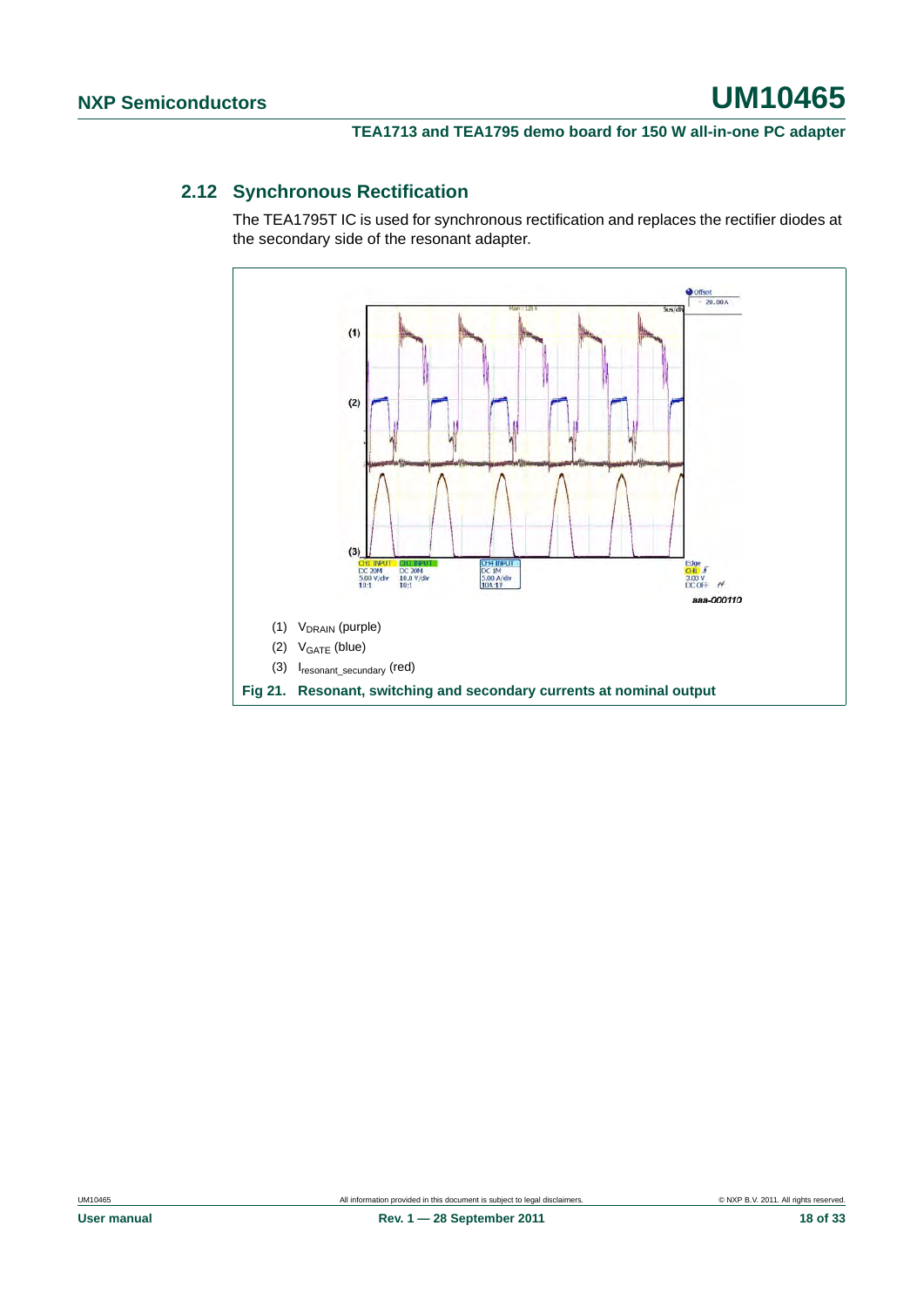**NXP Semiconductors NXP Semiconductors**

**UM10465**

# TEA1713 and TEA1795 demo board for 150 W all-in-one PC adapter **TEA1713 and TEA1795 demo board for 150 W all-in-one PC adapter**

# ယ္ပ **3. Circuit diagram Circuit diagram**

<span id="page-18-0"></span>

**User manual User manual**

> All information provided in this document is subject to legal disclaimers. All intorn ation provided in this document is subject to legal disclaimers Rev.  $1 -$ **Rev. 1 — 28 September 2011 19 of 33 28 September 2011**

All rights res 19 of 33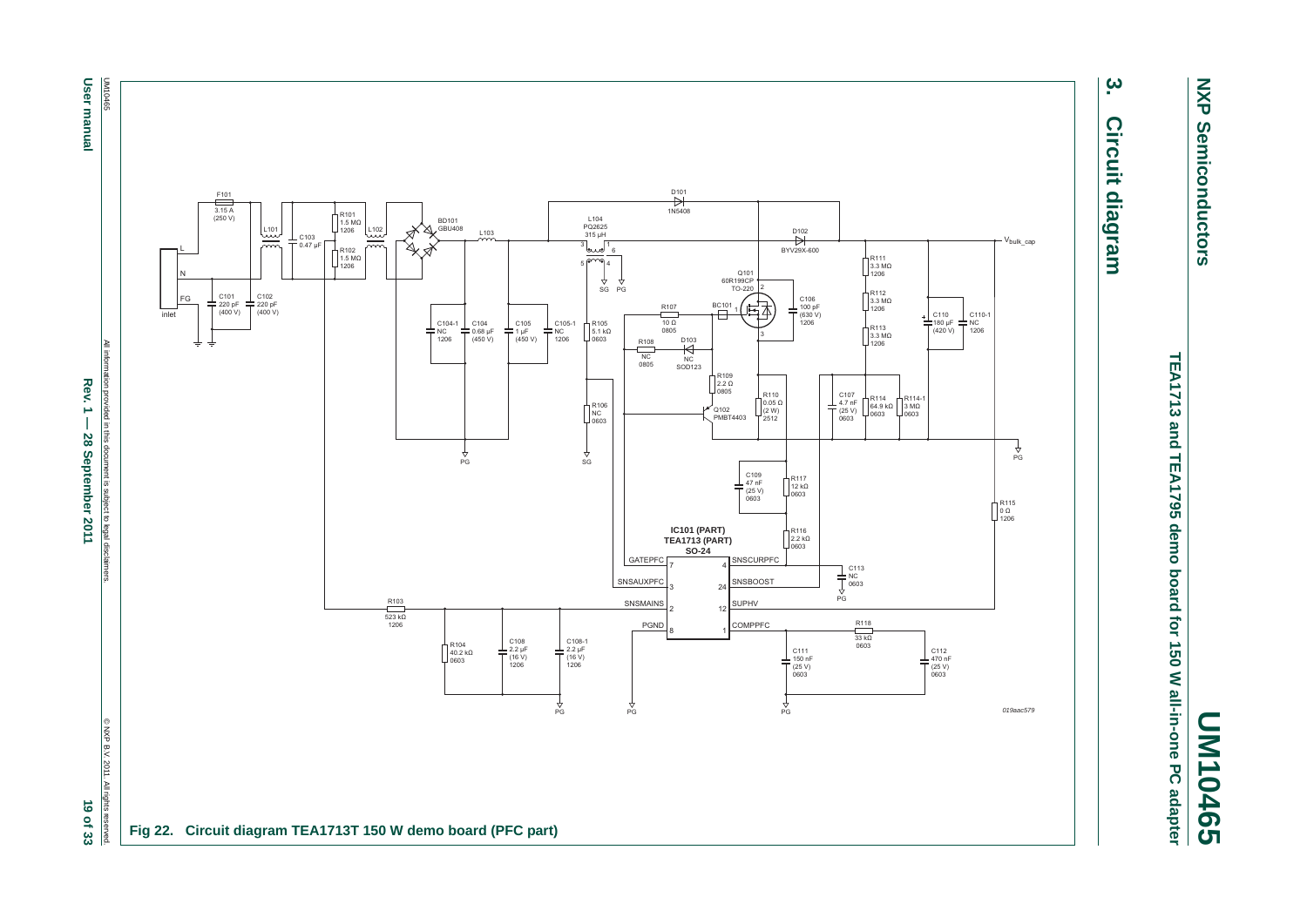**User manual User manual**

Rev. **Rev. 1 — 28 September 2011 20 of 33** non prov  $\frac{1}{1}$ **28 September 2011** 

20 of 33



**NXP NXP Semiconductors Semiconductors** 

**UM10465**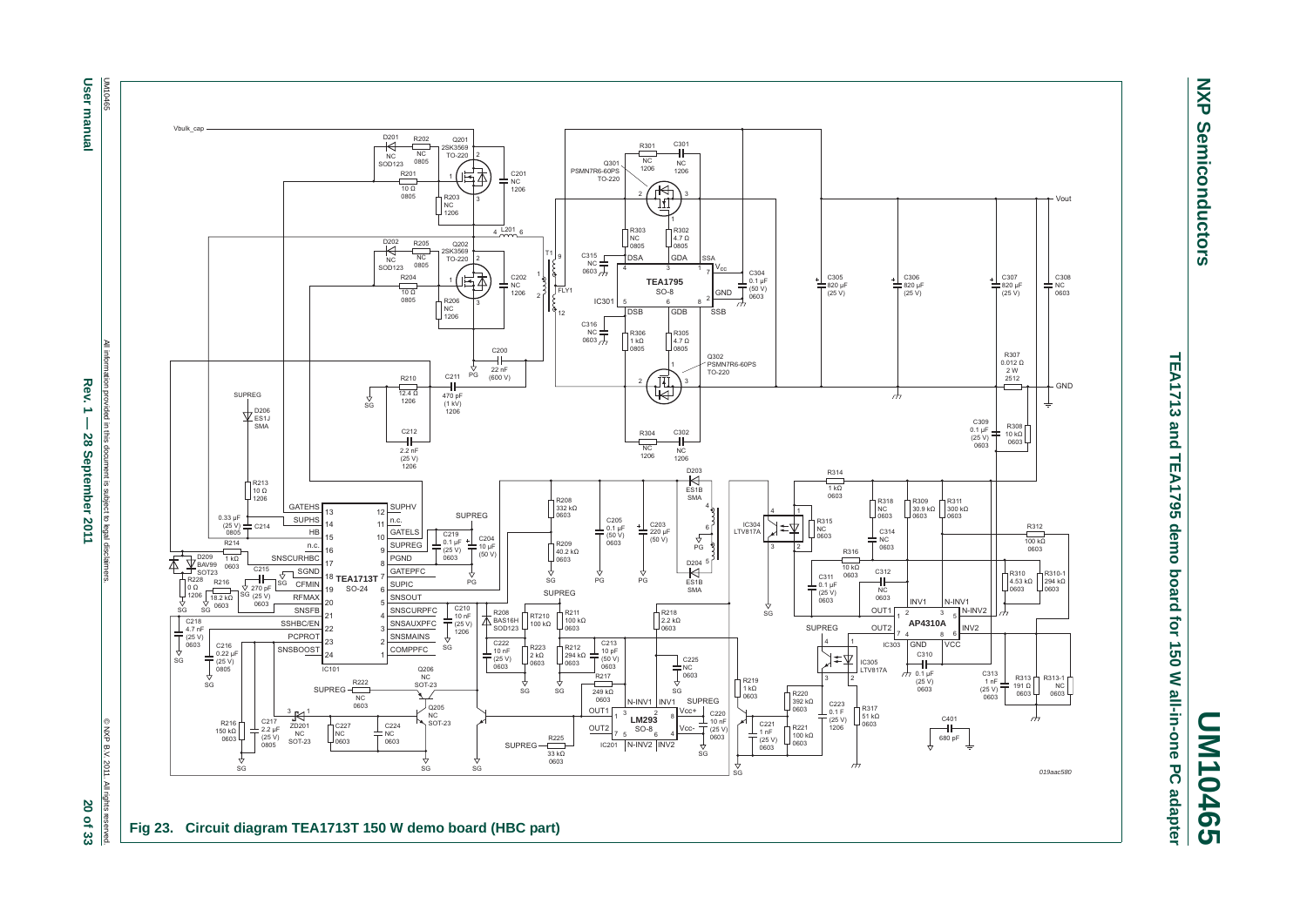User **User manual** manual

All information provided in this document is subject to legal disclaimers. Rev. **Rev. 1 — 28 September 2011 2013 21 of 33**  $\rightarrow$  $\mathbf{I}$ l E 28 September document is subject  $-2011$ egal disclaim

 $-201$  $\overline{z}$ of 33



**UM10465**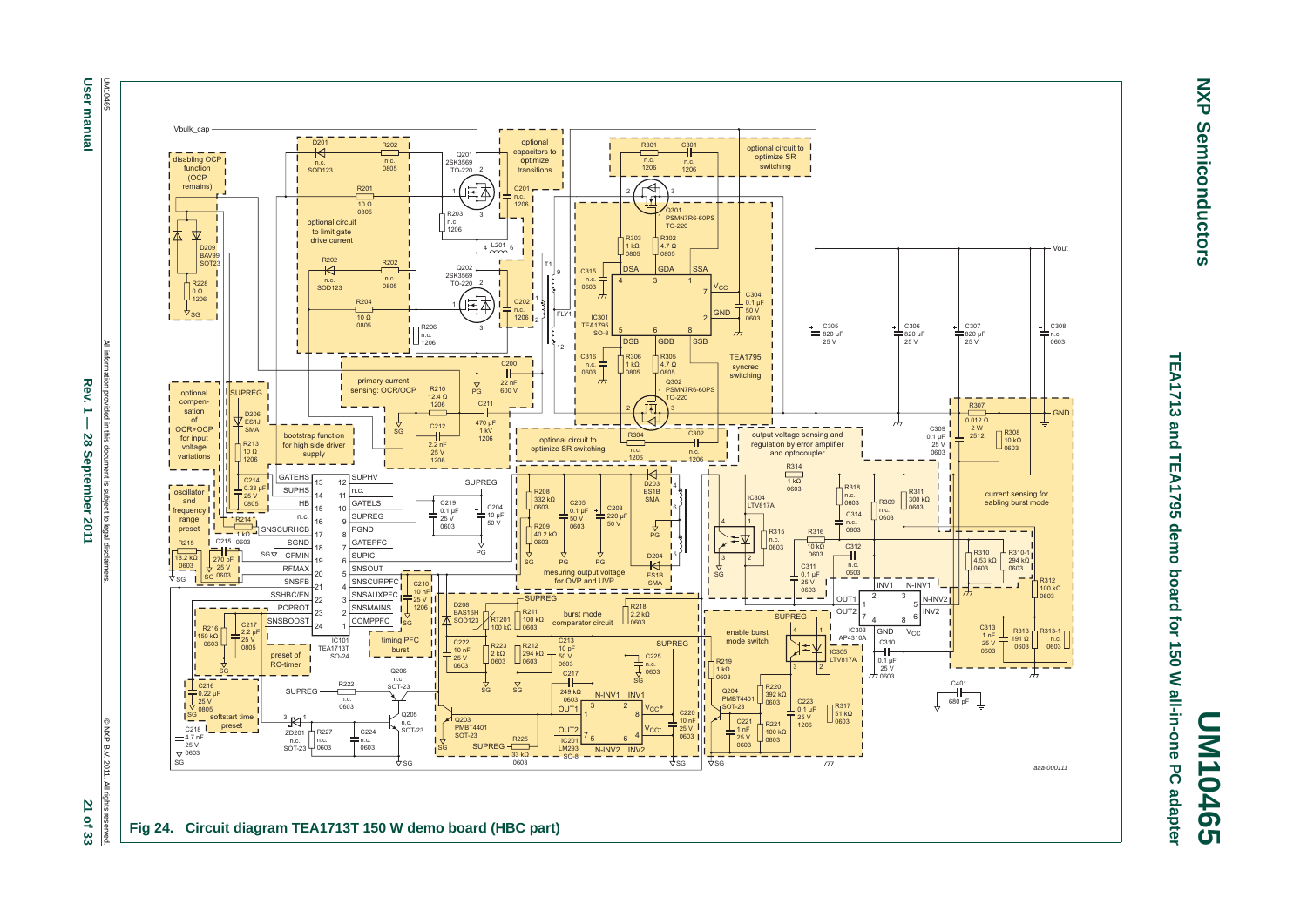

**User manual**

**User manual** 





# **NXP NXP Semiconductors** Semiconductors

**UM10465**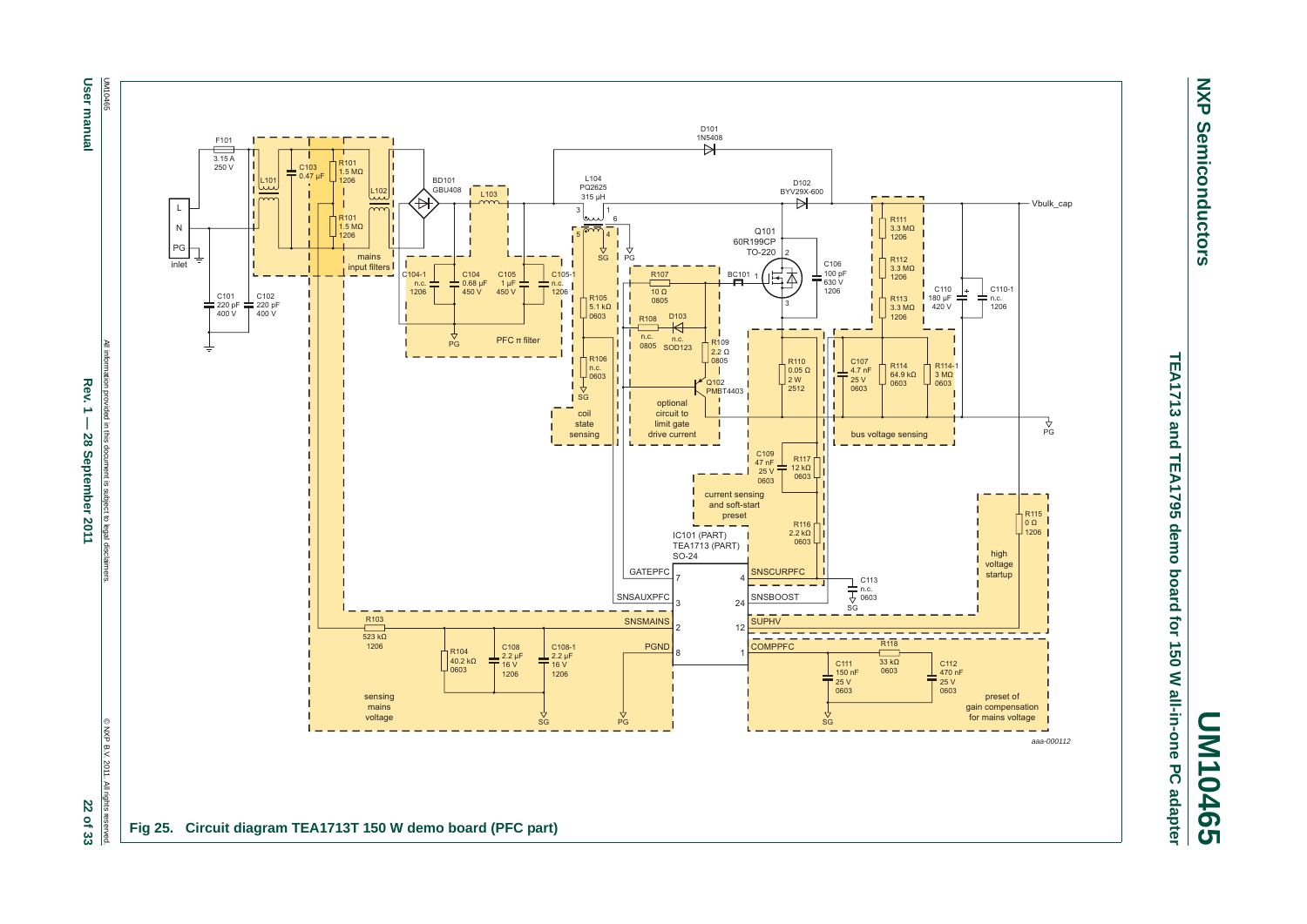#### **TEA1713 and TEA1795 demo board for 150 W all-in-one PC adapter**

#### <span id="page-22-1"></span>**4. PCB layout**



#### <span id="page-22-2"></span>**5. Bill Of Materials (BOM)**

[Table](#page-22-0) 7 provides detailed component information for the TEA1713T and TEA1795T demo board for 150 W all-in-one PC adapter.

<span id="page-22-0"></span>

| <b>Item</b>    | Location                            | Quantity | <b>Description</b>                                                             |
|----------------|-------------------------------------|----------|--------------------------------------------------------------------------------|
| 1              | <b>BC101</b>                        | 1        | bead core; axial lead; WBRH3.5*4.7*0.8; 3L                                     |
| $\overline{2}$ | <b>BD101</b>                        | 1        | bridge diode; GBU408; Lite-On 4 A; 800 V                                       |
| 3              | C101; C102                          | 2        | ceramic; Y1-capacitor; KX/Murata 220 pF; 250 V (AC)                            |
| 4              | C <sub>103</sub>                    | 1        | MKP/HJC; X-capacitor; 0.47 µF; 275 V (AC)                                      |
| 5              | C <sub>104</sub>                    | 1        | MPPN/HJC; radial lead 680 nF; 450 V (DC)                                       |
| 6              | C <sub>105</sub>                    | 1        | MPPN/HJC; radial lead 1 $\mu$ F; 450 V (DC)                                    |
| $\overline{7}$ | C106                                | 1        | MLCC; SMD 1206; NPO; 100 pF; 630 V                                             |
| 8              | C <sub>107</sub> ; C <sub>218</sub> | 2        | MLCC; SMD 0603; X7R; 4.7 nF; 25 V                                              |
| 9              | C108; C108-1                        | 2        | MLCC; SMD 1206; X7R; 2.2 µF; 16 V                                              |
| 10             | C <sub>109</sub>                    | 1        | MLCC; SMD 0603; X7R; 47 nF; 25 V                                               |
| 11             | C <sub>110</sub>                    | 1        | electrolytic capacitor; NCC; 180 $\mu$ F/420 V; KMQ (W 30 mm $\times$ H 25 mm) |
| 12             | C <sub>111</sub>                    | 1        | MLCC; SMD 0603; X7R; 150 nF; 25 V                                              |
| 13             | C112                                | 1        | MLCC; SMD 0603; X7R; 470 nF; 25 V                                              |
| 14             | C <sub>200</sub>                    | 1        | MP3/HJC; radial lead 22 nF; 600 V                                              |
| 15             | C <sub>203</sub>                    | 1        | E/C; radial lead; 105 °C; 10 $\times$ 16 mm; KY/NCC 220 µF; 50 V               |
| 16             | C <sub>204</sub>                    | 1        | E/C; radial lead; 105 °C; $5 \times 11$ mm; KY/NCC 10 $\mu$ F; 50 V            |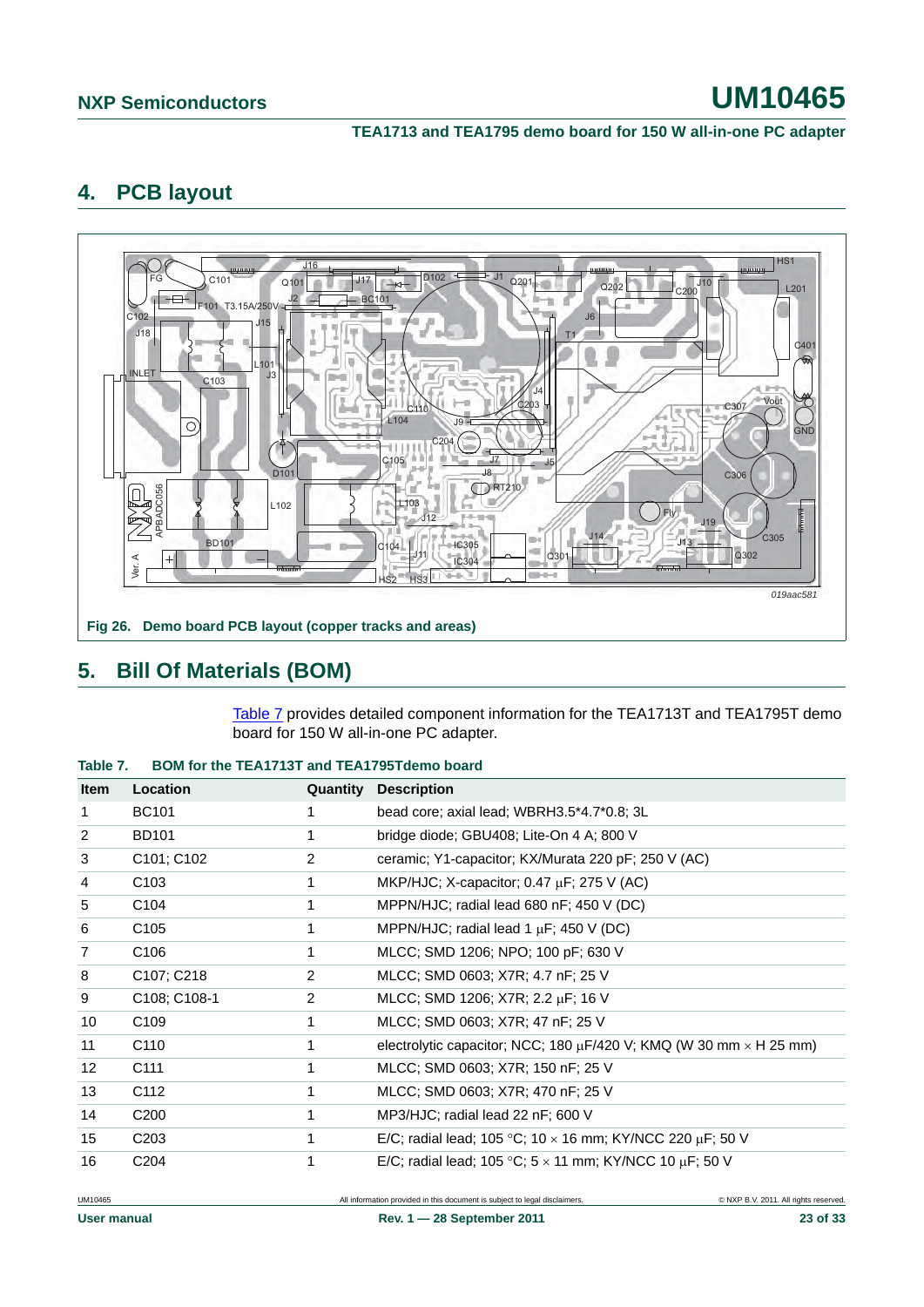#### **TEA1713 and TEA1795 demo board for 150 W all-in-one PC adapter**

#### **Table 7. BOM for the TEA1713T and TEA1795Tdemo board** *…continued*

| Item | Location               | Quantity       | <b>Description</b>                                                                      |
|------|------------------------|----------------|-----------------------------------------------------------------------------------------|
| 17   | C205; C304             | 2              | MLCC; SMD 0603; X7R; 100 nF; 50 V                                                       |
| 18   | C210                   | 1              | MLCC; SMD 1206; X7R; 10 nF; 25 V                                                        |
| 19   | C211                   | 1              | MLCC; SMD 1206; NPO; 470 pF; 1 kV                                                       |
| 20   | C <sub>2</sub> 12      | 1              | MLCC; SMD 1206; X7R; 2.2 nF; 25 V                                                       |
| 21   | C <sub>213</sub>       | 1              | MLCC; SMD 0603; X7R; 10 pF; 50 V                                                        |
| 22   | C214                   | 1              | MLCC; SMD 0805; X7R; 330 nF; 25 V                                                       |
| 23   | C <sub>215</sub>       | 1              | MLCC; SMD 0603; X7R; 270 pF; 25 V                                                       |
| 24   | C216                   | 1              | MLCC; SMD 0805; X7R; 220 nF; 25 V                                                       |
| 25   | C <sub>217</sub>       | 1              | MLCC; SMD 0805; X7R; 2.2 µF; 25 V                                                       |
| 26   | C219; C309; C310; C311 | 4              | MLCC; SMD 0603; X7R; 100 nF; 25 V                                                       |
| 27   | C220; C222             | $\overline{c}$ | MLCC; SMD 0603; X7R; 10 nF; 25 V                                                        |
| 28   | C221; C313             | 2              | MLCC; SMD 0603; X7R; 1 nF; 25 V                                                         |
| 29   | C <sub>223</sub>       | 1              | MLCC; SMD 1206; X7R; 100 nF; 25 V                                                       |
| 30   | C305; C306; C307       | 3              | electrolytic capacitor; NCC; 820 $\mu$ F; 25 V; KZH (W 10 mm $\times$ H 20 mm)          |
| 31   | C401                   | 1              | ceramic; Y1-capacitor; KX/Murata; 680 pF; 250 V (AC)                                    |
| 32   | D <sub>101</sub>       | 1              | general purpose diode; NXP Semiconductors; 1N5408; 3 A; 1 KV                            |
| 33   | D <sub>102</sub>       | 1              | ultrafast power diode; BYV29X-600                                                       |
| 34   | D203; D204             | $\overline{c}$ | ultrafast rectifier; SMA; ES1B; 1 A; 100 V                                              |
| 35   | D206                   | 1              | ultrafast rectifier; SMA; ES1J; 1 A; 600 V                                              |
| 36   | D <sub>208</sub>       | 1              | high speed switching diode; SOD123F; BAS16H; 100 V                                      |
| 37   | D <sub>209</sub>       | 1              | high speed double diode; SOT23; BAV99; 75 V                                             |
| 38   | F <sub>101</sub>       | 1              | fuse; MST(CONQUER); 3.15 A; 250 V                                                       |
| 39   | IC101                  | 1              | resonant power supply control IC with PFC; NXP Semiconductors; SO24;<br><b>TEA1713T</b> |
| 40   | IC201                  | 1              | low power dual voltage comparator; SO8; LM293                                           |
| 41   | IC301                  | 1              | GreenChip synchronous rectifier controller; SO8; TEA1795T;<br><b>NXP Semiconductors</b> |
| 42   | <b>IC303</b>           | 1              | dual opamp and voltage reference; SO8; AP4310A; BCD                                     |
| 43   | IC304; IC305           | $\overline{c}$ | high density mounting type photocoupler; DIP 4; LTV817A; LiteOn                         |
| 44   | Inlet                  | 1              | AC inlet 3P                                                                             |
| 45   | L <sub>101</sub>       | 1              | EMI choke; 7.35 mH; SA382/HJC                                                           |
| 46   | L102                   | 1              | EMI choke; 11.07 mH; SA383/HJC                                                          |
| 47   | L103                   | 1              | filter choke 170 $\mu$ H; SA384/HJC                                                     |
| 48   | L104                   | 1              | PFC choke; PQ2625/315uH; SA136/HJC                                                      |
| 49   | L201                   | 1              | choke; ATQ2116.8/44 µH; SA135/HJC                                                       |
| 50   | T1                     | 1              | XFMR; PQ3221/800uH; SA137/HJC                                                           |
| 51   | Q101                   | 1              | MOSFET; IPA60R199CP; TO220; Infineon; 16 A; 600 V                                       |
| 52   | Q102                   | 1              | PNP switching transistor; PMBT4403; SOT23; NXP Semiconductors                           |
| 53   | Q201; Q202             | $\overline{c}$ | MOSFET; 2SK3569; TO220; Toshiba; 10 A; 600 V                                            |
| 54   | Q203; Q204             | $\overline{c}$ | NPN switching transistor; SOT23; NXP Semiconductors; PMBT4401                           |
| 55   | Q301; Q302             | $\overline{c}$ | MOSFET; PSMN7R6-60PS; TO220AB; NXP Semiconductors; 92 A; 60 V                           |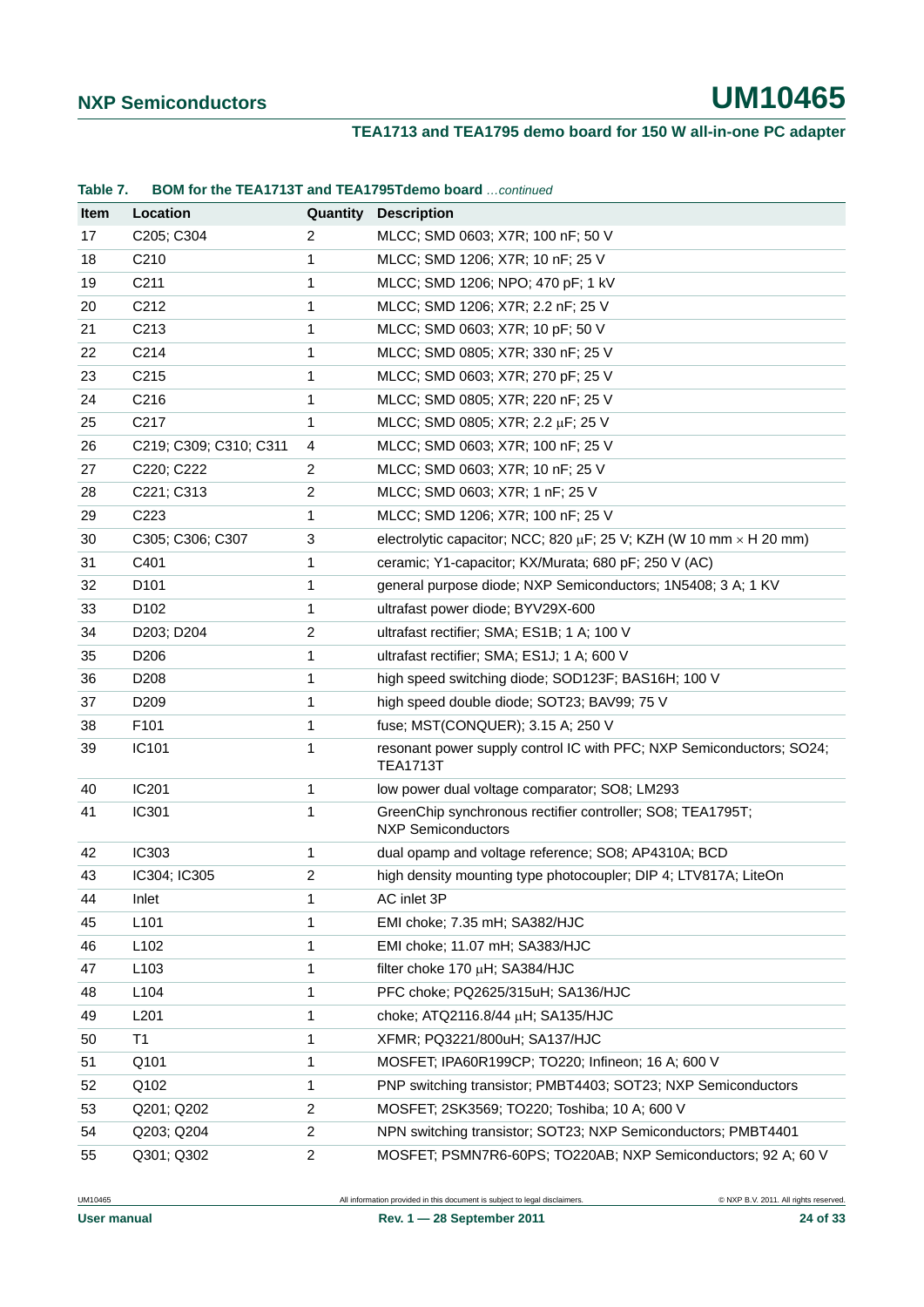#### **TEA1713 and TEA1795 demo board for 150 W all-in-one PC adapter**

#### 56 R101: R102 2 resistor: SMD 1206; thin film: 1.5 MQ: 5 % 57 R103 1 resistor; SMD 1206; thin film; 523 k $\Omega$ ; 1 % 58 R104 1 resistor: SMD 0603; thin film:  $40.2 \text{ k}\Omega$ ; 1% 59 R105 1 resistor: SMD 0603; thin film: 5.1 kQ: 1 % 60 R107; R201; R204 3 resistor; SMD 0805; thin film; 10  $\Omega$ ; 5 % 61 R109 1 resistor: SMD 0805: thin film:  $2.2 \Omega$ : 5 % 62 R110 1 resistor: SMD 2512/2W RLP; thin film; 0.05  $\Omega$ ; 1 %; TAI 63 R111; R112; R113 3 Resistor; SMD 1206; thin film; 3.3 M $\Omega$ ; 1 % 64 R114 1 resistor: SMD 0603; thin film: 64.9 k $\Omega$ : 1 % 65 R114-1 1 1 resistor; SMD 0603; thin film;  $3 M\Omega$ ; 1 % 66 R115; RJ1; RJ2; RJ3; RJ4; RJ5; RJ6; RJ7; RJ8; RJ9; RJ10; RJ11; RJ12; RJ13; RJ14; RJ15; R228 17 resistor: SMD 1206: thin film:  $0 \Omega$ : 5 % 67 R214: R219: R314 3 resistor: SMD 0603: thin film: 1 K $\Omega$ : 1 % 68 R117 1 resistor: SMD 0603: thin film: 12 k $\Omega$ : 5 % 69 R118: R225 2 resistor: SMD 0603: thin film: 33 k $\Omega$ : 5 % 70 R208 1 resistor; SMD 0603; thin film;  $332 \text{ k}\Omega$ ; 1 % 71 R209 1 resistor: SMD 0603; thin film:  $40.2 \text{ k}\Omega$ ; 1 % 72 R210 1 resistor; SMD 1206; thin film; 12.4  $\Omega$ ; 1 % 73 R213 1 resistor; SMD 1206; thin film; 10  $\Omega$ m; 1 % 74 R211: R221: R312 3 resistor: SMD 0603: thin film: 100 k $\Omega$ : 1 % 75 R212 1 resistor; SMD 0603; thin film; 294 k $\Omega$ ; 1 % 76 R215 1 resistor; SMD 0603; thin film; 18.2 k $\Omega$ ; 1 % 77 R216 1 resistor; SMD 0603; thin film; 150 k $\Omega$ ; 1 % 78 R217 1 resistor; SMD 0603; thin film; 249 k $\Omega$ ; 1 % 79 R116; R218 2 resistor; SMD 0603; thin film; 2.2 kΩ; 5 % 80 R220 1 resistor; SMD 0603; thin film; 392 k $\Omega$ ; 1% 81 R223 1 resistor; SMD 0603; thin film; 2 k $\Omega$ ; 1 % 82 R308; R316 2 resistor; SMD 0603; thin film; 10 k $\Omega$ ; 1 % 83 RT201 1 NTC thermistor; TTC3A104F4192EY; Thinking; 100 k $\Omega$ ; 1 % 84 R302; R305 2 resistor; SMD 0805; thin film; 4.7 Ω; 5 % 85 R303: R306 2 resistor: SMD 0805: thin film: 1 kΩ: 1 % 86 R307 1 resistor; SMD 2512/2W RLP; TAI; thin film; 12 mΩ; 1 % 87 R309 1 resistor; SMD 0603; thin film; 30.9 k $\Omega$ ; 1 % 88 R310 1 resistor: SMD 0603; thin film: 4.53 k $\Omega$ : 1 % 89 R310-1 1 resistor; SMD 0603; thin film; 294 k $\Omega$ ; 1 % 90 R311 1 resistor; SMD 0603; thin film; 300 k $\Omega$ ; 1 % 91 R313 1 **1** resistor; SMD 0603; thin film; 191  $\Omega$ ; 1 % 92 R317 1 resistor; SMD 0603; thin film; 51 k $\Omega$ ; 1 % **Table 7. BOM for the TEA1713T and TEA1795Tdemo board** *…continued* **Item Location Quantity Description**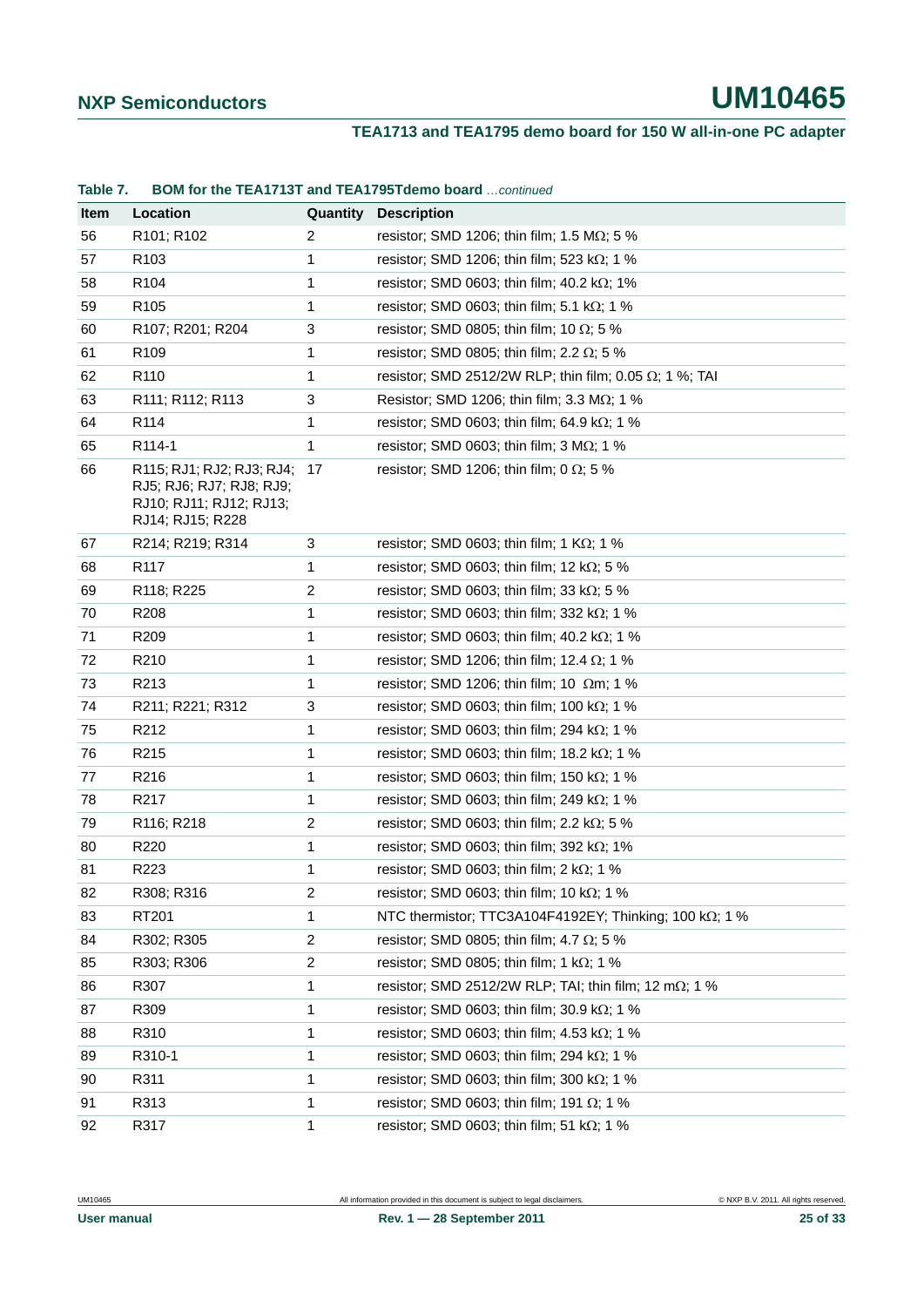|             | <b>BOM for the TEA1713T and TEA1795Tdemo board</b> continued<br>Table 7. |          |                                         |  |  |  |
|-------------|--------------------------------------------------------------------------|----------|-----------------------------------------|--|--|--|
| <b>Item</b> | Location                                                                 | Quantity | <b>Description</b>                      |  |  |  |
| 93          | HS <sub>1</sub>                                                          |          | heatsink-HS1 for Q101; D102; Q201; Q202 |  |  |  |
| -94         | HS <sub>2</sub>                                                          |          | heatsink-HS2: for BD101                 |  |  |  |
| 95          | HS3                                                                      |          | heatsink-HS3; for Q301; Q302            |  |  |  |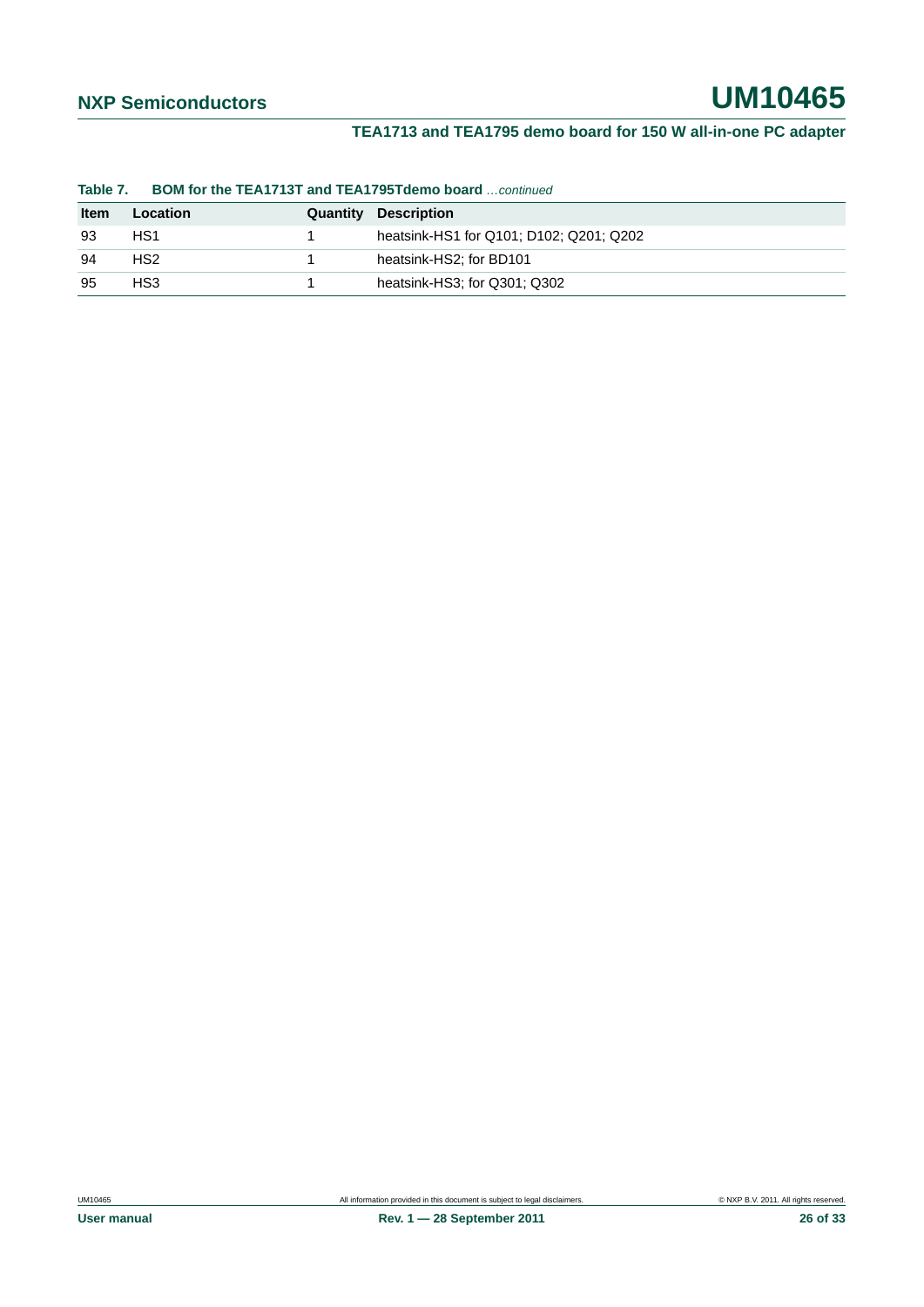**TEA1713 and TEA1795 demo board for 150 W all-in-one PC adapter**

#### <span id="page-26-1"></span><span id="page-26-0"></span>**6. Appendix 1 - Resonant transformer data**

#### 35.5 max.  $\longrightarrow$ 2.5 max.  $4 \pm 0.5$ 24 max. tape  $3.5 + 0.5$  $0.8 \pm 0.1$ 1  $\setminus$  6 6 7 core add epoxy dimensions in mm *aaa-000104* a. Side and end views  $\frac{7.6 \pm 0.5}{1}$  6  $12$   $\frac{1}{2}$   $\frac{1}{2}$   $\frac{1}{2}$   $\frac{1}{2}$   $\frac{1}{2}$   $\frac{1}{2}$   $\frac{1}{2}$   $\frac{1}{2}$   $\frac{1}{2}$   $\frac{1}{2}$   $\frac{1}{2}$   $\frac{1}{2}$   $\frac{1}{2}$   $\frac{1}{2}$   $\frac{1}{2}$   $\frac{1}{2}$   $\frac{1}{2}$   $\frac{1}{2}$   $\frac{1}{2}$   $\frac{1}{2}$   $\frac{1}{2}$   $\frac{1}{$ **HJC-SA137D** 36 max 36 max 36 max 30.5 ± 0.5 **HJC-SA13**  $\frac{\bullet}{12}$  10 10  $\frac{\bullet}{12}$  10  $\frac{\bullet}{7}$  $\frac{1}{1}$   $\frac{1}{1}$   $\frac{1}{1}$   $\frac{1}{1}$   $\frac{1}{1}$   $\frac{1}{1}$   $\frac{1}{1}$   $\frac{1}{1}$   $\frac{1}{1}$   $\frac{1}{1}$   $\frac{1}{1}$  $\frac{1}{5 \pm 0.3}$  dimensions in mm *aaa-000105* b. Bottom and top views 8.0 min 1. pin 7,10 cut off. pin 8,11 cut off 2/3 2. gap core on top. 3. date code. 10.0 min  $\overline{1}$  $\ddagger$  $\ddagger$ YEAR WEEK yellow mylar tape at pin 7 & 12 bottom side *aaa-000106*c. Mounting instructions **Fig 27. Resonant transformer data: HJC-SA137D**

#### **6.1 Transformer diagram**

UM10465 All information provided in this document is subject to legal disclaimers. © NXP B.V. 2011. All rights reserved.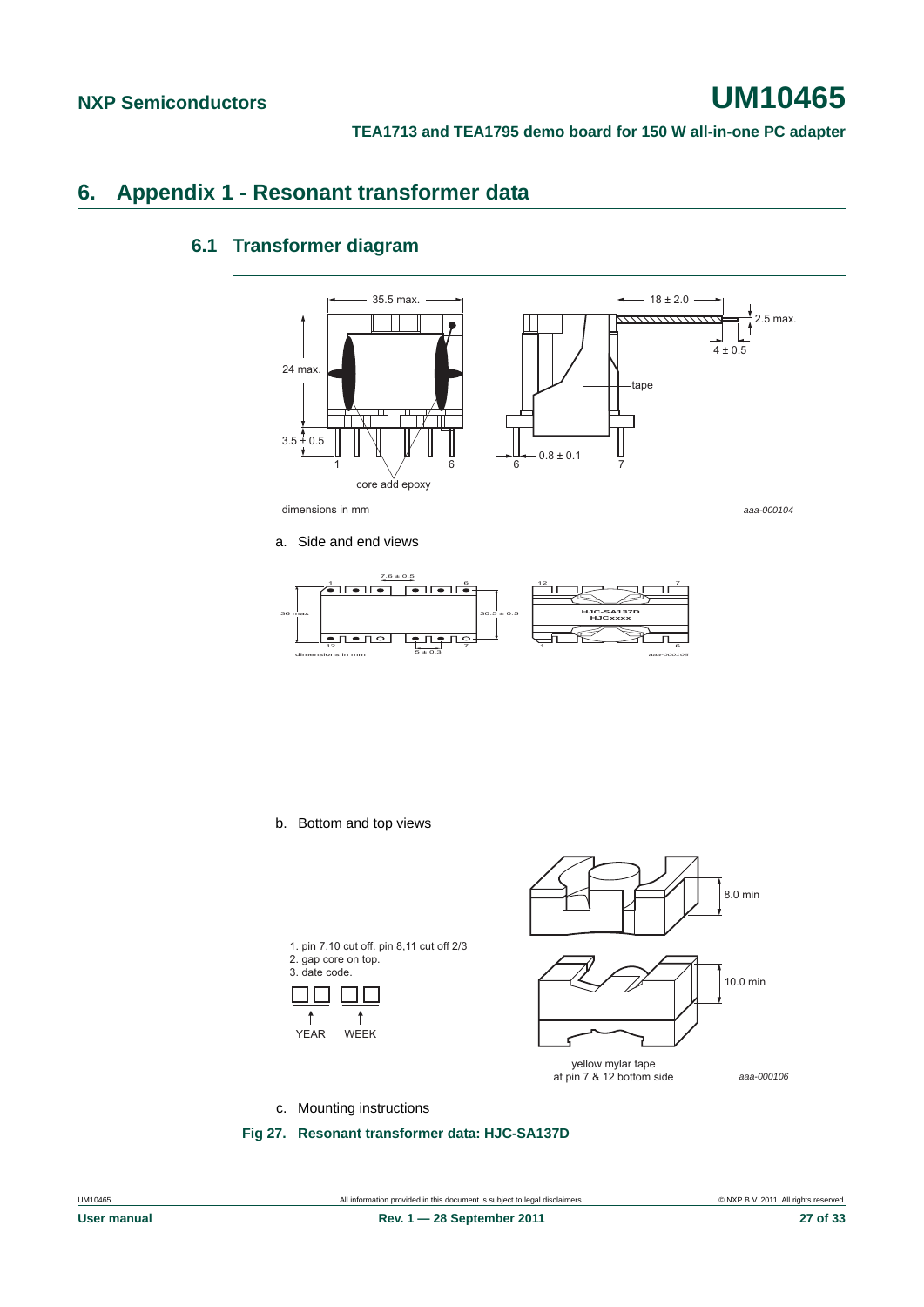#### **TEA1713 and TEA1795 demo board for 150 W all-in-one PC adapter**



#### <span id="page-27-3"></span>**6.2 Transformer electrical specification**

#### **Table 8. Electrical specification**

*See [Table note](#page-27-0) 1, [Table note](#page-27-2) 2 and [Table note](#page-27-1) 3 for the relevant measuring conditions.*

| <b>Parameter</b>                          | <b>Start</b> | <b>Finish</b> | <b>Specification</b>             |
|-------------------------------------------|--------------|---------------|----------------------------------|
| Inductance <sup>[1]</sup>                 | 1            | 2             | 800 µH; $\pm 3$ %                |
| Leakage inductance <sup>[1]</sup>         | 1            |               | sec short; $15 \mu H$ maximum    |
| DC resistance <sup>[2]</sup>              |              | 2             | 165 m $\Omega$ maximum           |
|                                           | 4            | 5             | 490 m $\Omega$ maximum           |
|                                           | 12           | fly1          | 6.10 m $\Omega$ maximum          |
| Voltage ratio <sup>[3]</sup> ; input 1, 2 | 4            | 5             | 2.58 V (RMS) $\pm$ 0.08 V (RMS)  |
|                                           | 12           | fly1          | 0.975 V (RMS) $\pm$ 0.08 V (RMS) |
|                                           | fly1         | 9             | 0.975 V (RMS) $\pm$ 0.08 V (RMS) |

<span id="page-27-0"></span>[1] Measured with HP: 4284A LCR meter (or equivalent),  $f = 100$  kHz,  $V = 1$  V (RMS) at 25 °C.

<span id="page-27-2"></span>[2] Measured with CHEN HWA 502 AC meter (or equivalent) at 25 °C.

<span id="page-27-1"></span>[3] Measured with CHEN HWA 310 meter (or equivalent): 20 kHz, 10 V (RMS).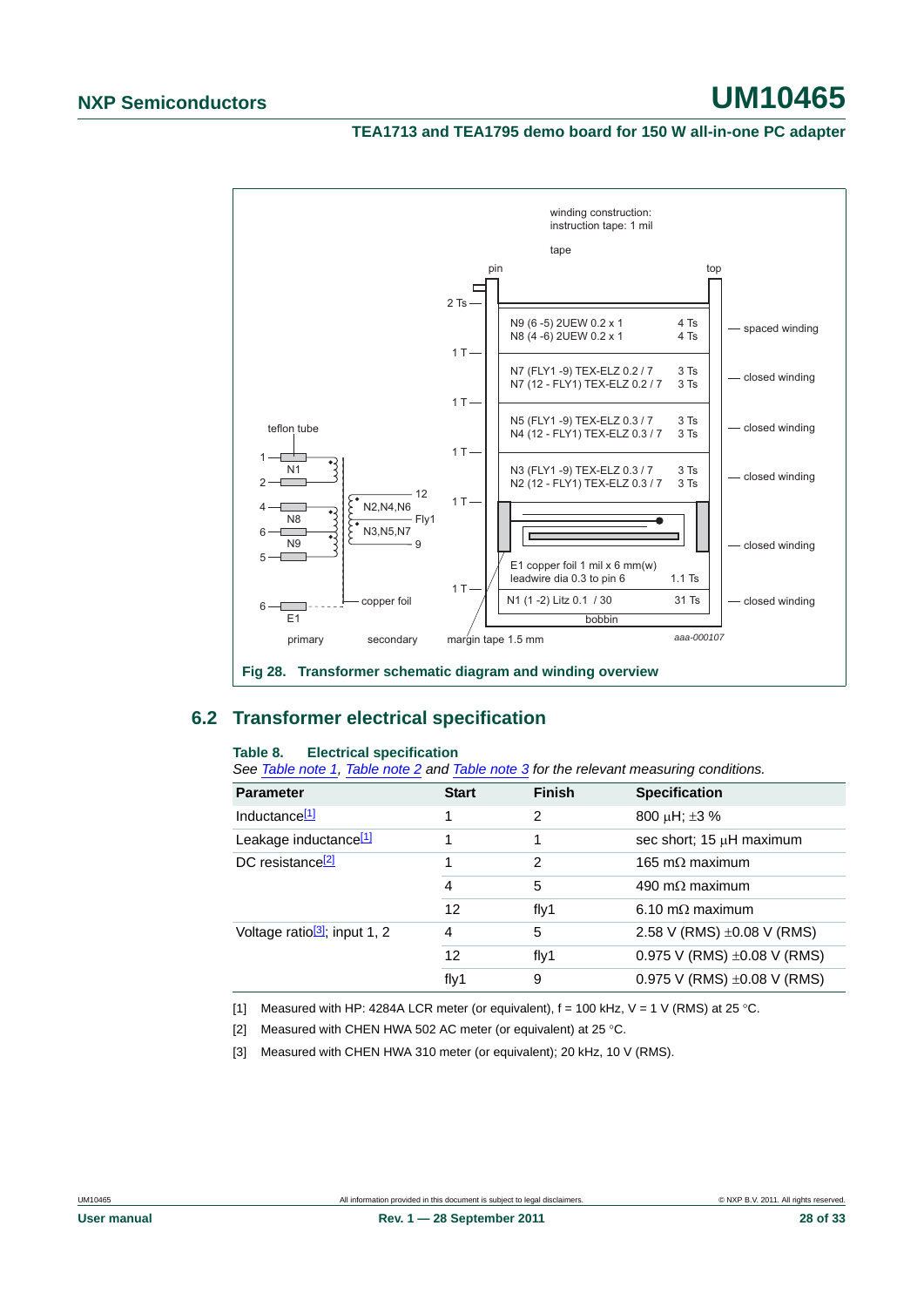#### <span id="page-28-1"></span><span id="page-28-0"></span>**7. Appendix 2 - PFC coil data**

#### **7.1 Transformer schematic diagram and winding specification**



#### <span id="page-28-2"></span>**7.2 Transformer electrical specification**

#### **Table 9. Electrical specification**

*See [Table note](#page-27-0) 1 for the relevant measuring conditions.*

| Parameter                 | Start | Finish | <b>Specification</b> |
|---------------------------|-------|--------|----------------------|
| Inductance <sup>[1]</sup> |       |        | 315 uH: ±3 %         |
| Leakage inductance[1]     |       |        | not applicable       |

[1] Measured with HP: 4284A LCR meter (or equivalent),  $f = 100$  kHz,  $V = 1$  V (RMS) at 25 °C.

#### <span id="page-28-3"></span>**7.3 Core, bobbin and marking**

#### **Core and bobbin:**

- **•** Core: PQ2625 (JPP-44A)
- **•** Bobbin: PM9820
- **•** Ae: 120 mm<sup>2</sup>

#### **Marking:**

**•** HJC-SA136A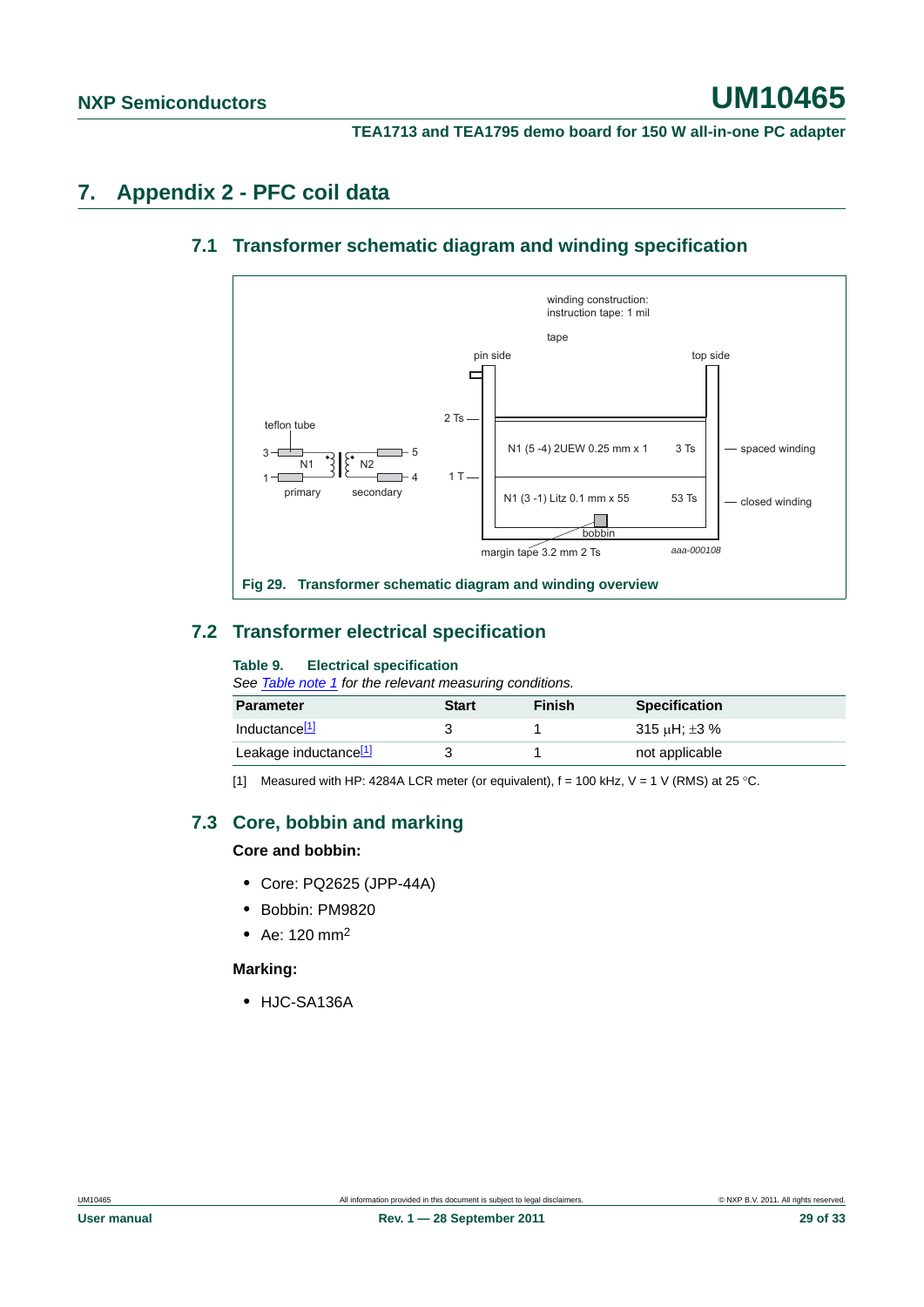#### <span id="page-29-1"></span><span id="page-29-0"></span>**8. Appendix - Choke coil data**

#### **8.1 Choke coil schematic diagram and winding specification**



#### <span id="page-29-2"></span>**8.2 Transformer electrical specification**

#### **Table 10. Electrical specification**

*See [Table note](#page-27-0) 1 and [Table note](#page-27-2) 2 or the relevant measuring conditions.*

| <b>Parameter</b>                  | <b>Start</b> | <b>Finish</b> | <b>Specification</b>   |
|-----------------------------------|--------------|---------------|------------------------|
| Inductance <sup>[1]</sup>         | 4            |               | 44 uH; ±3 %            |
| Leakage inductance <sup>[1]</sup> |              |               | not applicable         |
| DC resistance <sup>[2]</sup>      | 4            |               | 145 M $\Omega$ maximum |

[1] Measured with HP: 4284A LCR meter (or equivalent),  $f = 100$  kHz,  $V = 1$  V (RMS) at 25 °C.

[2] Measured with CHEN HWA 502 AC meter (or equivalent) at 25 °C.

#### <span id="page-29-3"></span>**8.3 Core, bobbin and marking**

#### **Core and bobbin:**

- **•** Core: ATQ21/16.8 (JPP-44A)
- **•** Bobbin: PM9820

#### **Marking:**

**•** HJC-SA135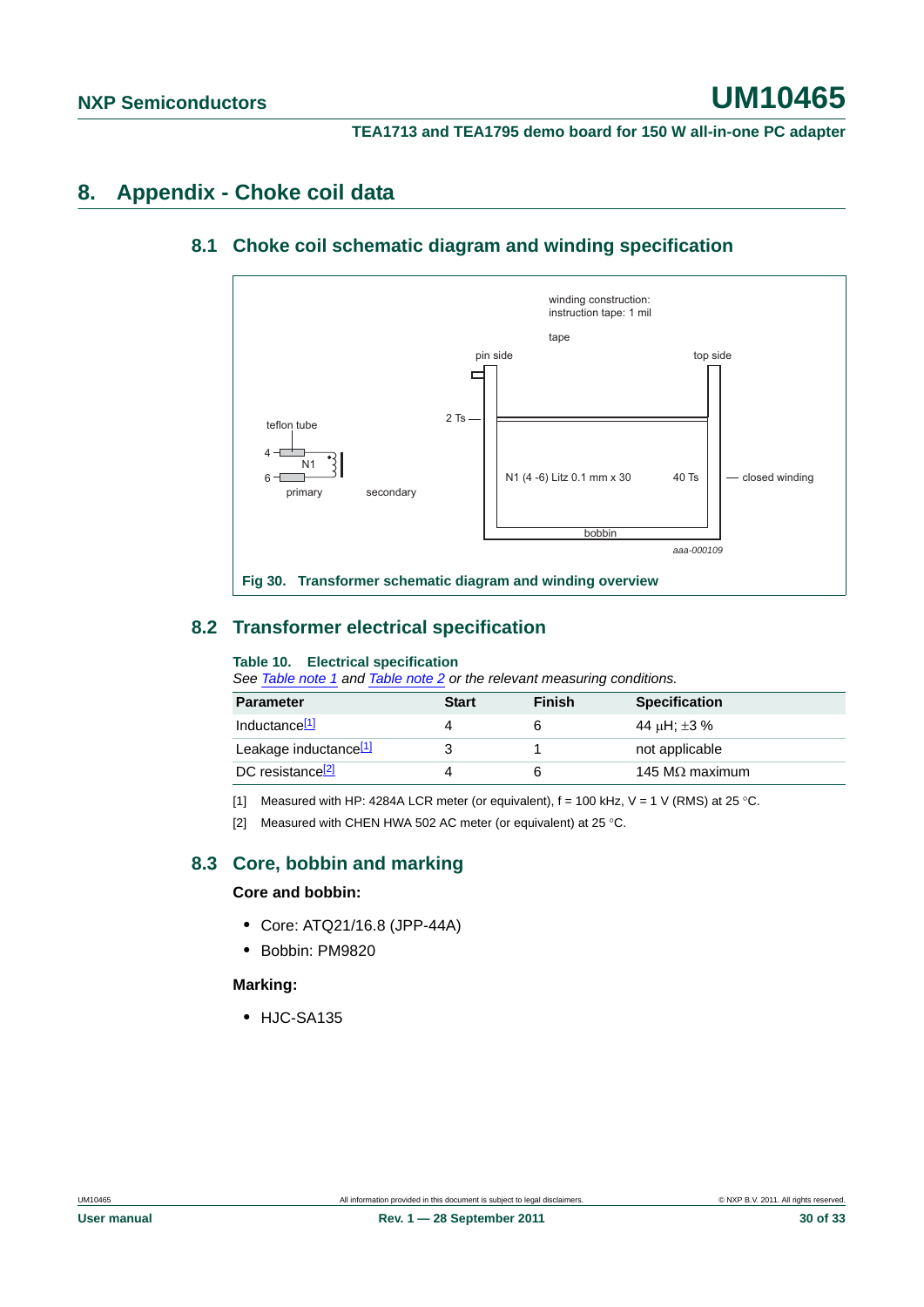#### <span id="page-30-0"></span>**9. Abbreviations**

| <b>Abbreviations</b>                              |
|---------------------------------------------------|
| <b>Description</b>                                |
| Boundary conduction Mode                          |
| Capacitive Mode Protection                        |
| ElectroMagnetic Compatibility                     |
| ElectroMagnetic Interference                      |
| Half-Bridge resonant Converter                    |
| Metal-Oxide Semiconductor Field-Effect Transistor |
| <b>OverCurrent Protection</b>                     |
| <b>OverPower Protection</b>                       |
| OverVoltage Protection                            |
| Open-Loop Protection                              |
| <b>Printed-Circuit Board</b>                      |
| <b>Power Factor Correction</b>                    |
| Silicon-On-Insulator                              |
| Zero Voltage Switching                            |
|                                                   |

#### <span id="page-30-1"></span>**10. References**

- **[1] TEA1713T** data sheet resonant power supply control IC with PFC
- **[2] TEA1795T** data sheet GreenChip synchronous rectifier
- **[3] AN10881** application note resonant power supply control IC with PFC
- **[4] UM10379** user manual 250 W LCD-TV demo board
- **[5] UM10450** user manual 90 W notebook adaptor demo board
- **[6] Calculation sheet** http://www.nxp.com/technical\_support/designportal/llc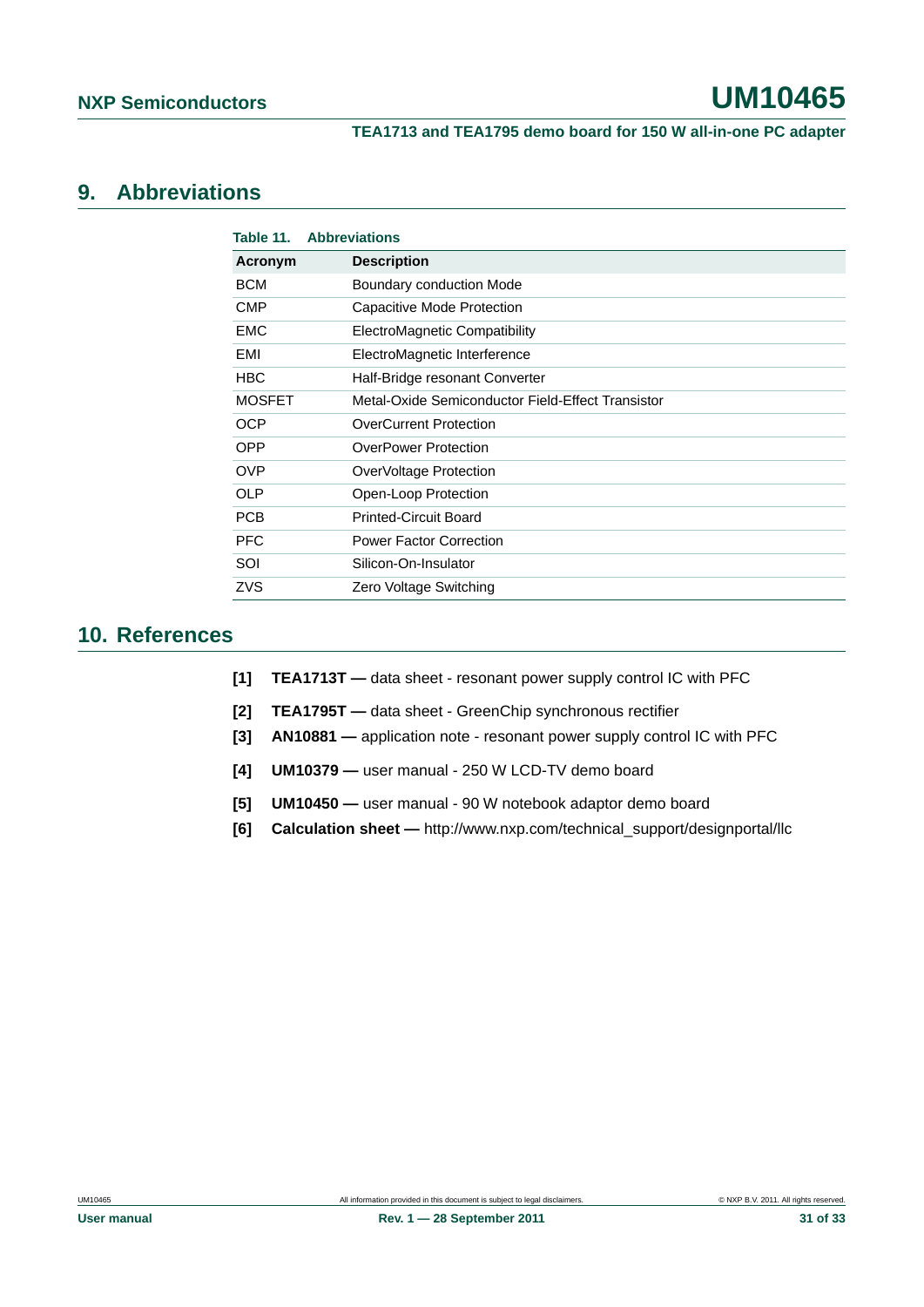#### <span id="page-31-0"></span>**11. Legal information**

#### <span id="page-31-1"></span>**11.1 Definitions**

**Draft —** The document is a draft version only. The content is still under internal review and subject to formal approval, which may result in modifications or additions. NXP Semiconductors does not give any representations or warranties as to the accuracy or completeness of information included herein and shall have no liability for the consequences of use of such information.

#### <span id="page-31-2"></span>**11.2 Disclaimers**

**Limited warranty and liability —** Information in this document is believed to be accurate and reliable. However, NXP Semiconductors does not give any representations or warranties, expressed or implied, as to the accuracy or completeness of such information and shall have no liability for the consequences of use of such information.

In no event shall NXP Semiconductors be liable for any indirect, incidental, punitive, special or consequential damages (including - without limitation - lost profits, lost savings, business interruption, costs related to the removal or replacement of any products or rework charges) whether or not such damages are based on tort (including negligence), warranty, breach of contract or any other legal theory.

Notwithstanding any damages that customer might incur for any reason whatsoever, NXP Semiconductors' aggregate and cumulative liability towards customer for the products described herein shall be limited in accordance with the *Terms and conditions of commercial sale* of NXP Semiconductors.

**Right to make changes —** NXP Semiconductors reserves the right to make changes to information published in this document, including without limitation specifications and product descriptions, at any time and without notice. This document supersedes and replaces all information supplied prior to the publication hereof.

**Suitability for use —** NXP Semiconductors products are not designed, authorized or warranted to be suitable for use in life support, life-critical or safety-critical systems or equipment, nor in applications where failure or malfunction of an NXP Semiconductors product can reasonably be expected to result in personal injury, death or severe property or environmental damage. NXP Semiconductors accepts no liability for inclusion and/or use of NXP Semiconductors products in such equipment or applications and therefore such inclusion and/or use is at the customer's own risk.

**Applications —** Applications that are described herein for any of these products are for illustrative purposes only. NXP Semiconductors makes no representation or warranty that such applications will be suitable for the specified use without further testing or modification.

Customers are responsible for the design and operation of their applications and products using NXP Semiconductors products, and NXP Semiconductors accepts no liability for any assistance with applications or customer product design. It is customer's sole responsibility to determine whether the NXP Semiconductors product is suitable and fit for the customer's applications and products planned, as well as for the planned application and use of customer's third party customer(s). Customers should provide appropriate design and operating safeguards to minimize the risks associated with their applications and products.

NXP Semiconductors does not accept any liability related to any default, damage, costs or problem which is based on any weakness or default in the customer's applications or products, or the application or use by customer's third party customer(s). Customer is responsible for doing all necessary testing for the customer's applications and products using NXP Semiconductors products in order to avoid a default of the applications and the products or of the application or use by customer's third party customer(s). NXP does not accept any liability in this respect.

**Export control —** This document as well as the item(s) described herein may be subject to export control regulations. Export might require a prior authorization from competent authorities.

**Safety of high-voltage evaluation products —** The non-insulated high voltages that are present when operating this product, constitute a risk of electric shock, personal injury, death and/or ignition of fire. This product is intended for evaluation purposes only. It shall be operated in a designated test area by personnel that is qualified according to local requirements and labor laws to work with non-insulated mains voltages and high-voltage circuits.

The product does not comply with IEC 60950 based national or regional safety standards. NXP Semiconductors does not accept any liability for damages incurred due to inappropriate use of this product or related to non-insulated high voltages. Any use of this product is at customer's own risk and liability. The customer shall fully indemnify and hold harmless NXP Semiconductors from any liability, damages and claims resulting from the use of the product.

**Evaluation products —** This product is provided on an "as is" and "with all faults" basis for evaluation purposes only. NXP Semiconductors, its affiliates and their suppliers expressly disclaim all warranties, whether express, implied or statutory, including but not limited to the implied warranties of non-infringement, merchantability and fitness for a particular purpose. The entire risk as to the quality, or arising out of the use or performance, of this product remains with customer.

In no event shall NXP Semiconductors, its affiliates or their suppliers be liable to customer for any special, indirect, consequential, punitive or incidental damages (including without limitation damages for loss of business, business interruption, loss of use, loss of data or information, and the like) arising out the use of or inability to use the product, whether or not based on tort (including negligence), strict liability, breach of contract, breach of warranty or any other theory, even if advised of the possibility of such damages.

Notwithstanding any damages that customer might incur for any reason whatsoever (including without limitation, all damages referenced above and all direct or general damages), the entire liability of NXP Semiconductors, its affiliates and their suppliers and customer's exclusive remedy for all of the foregoing shall be limited to actual damages incurred by customer based on reasonable reliance up to the greater of the amount actually paid by customer for the product or five dollars (US\$5.00). The foregoing limitations, exclusions and disclaimers shall apply to the maximum extent permitted by applicable law, even if any remedy fails of its essential purpose.

#### <span id="page-31-3"></span>**11.3 Trademarks**

Notice: All referenced brands, product names, service names and trademarks are the property of their respective owners.

**GreenChip —** is a trademark of NXP B.V.